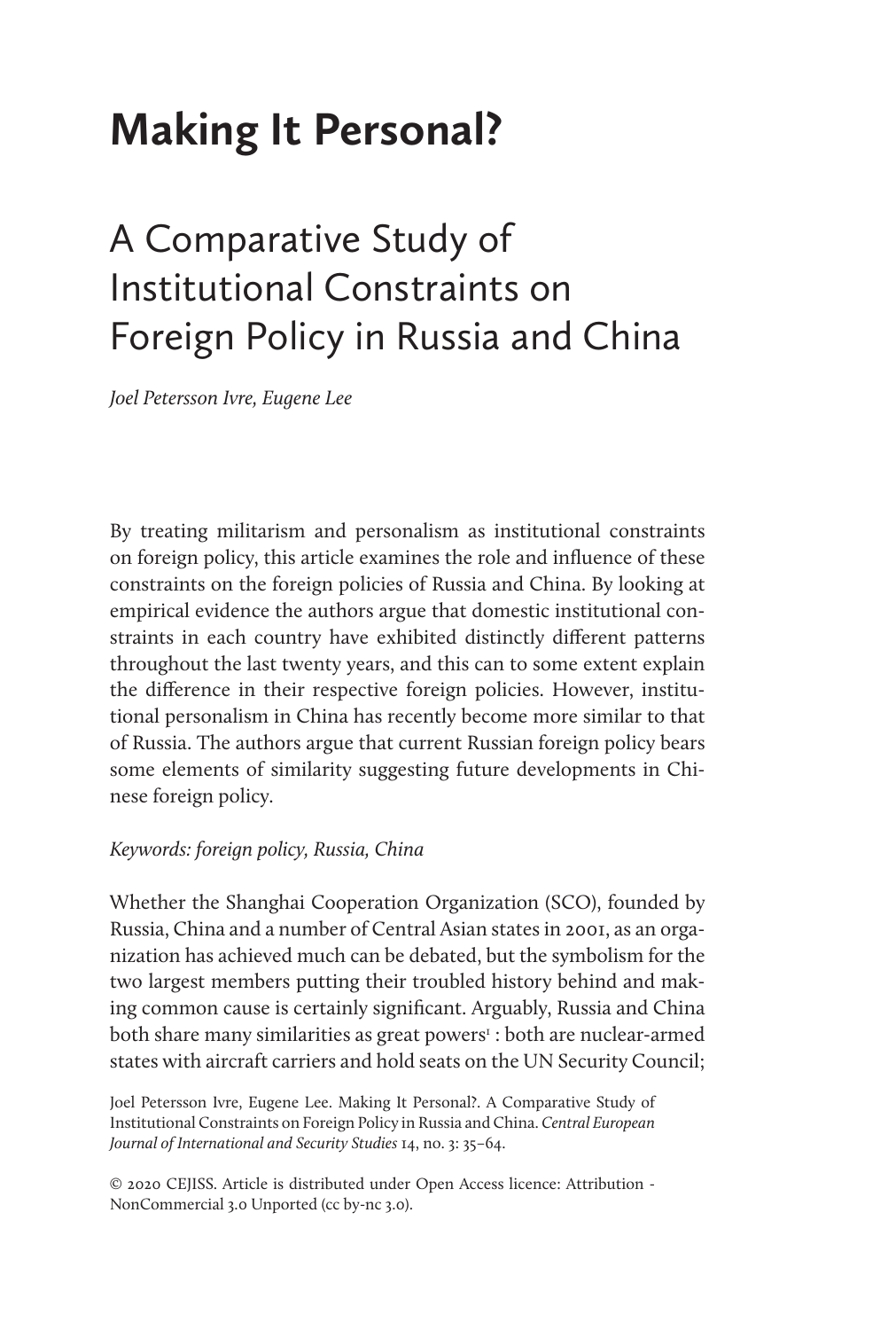both share imperial and communist history; and both have strained relations with the West.

Democratic peace theory has long suggested, and provided ample evidence for, the thesis that democratic states are more peaceful than authoritarian states, but the theory is far from uncontroversial. The discussion about democratic peace has gone through many stages of refinement, one of which was Elman's, who argued that "greater institutional constraint on the [democratic] executive makes war less likely in cases where the executive is more hawkish…, but fewer institutional constraints makes war less likely where the [democratic] executive is on the dovish side..."<sup>2</sup> Academics studying authoritarian states have made a similar case for authoritarian states. They reject the idea that the "authoritarian state" is a monolithic concept, and argue that there is variation between the foreign policies of authoritarian states which can be similarly explained by examining institutional constraints on the leader or leadership3,4,5,6,7.

We find in this article a reasonable theoretical approach that can explain why the foreign policies of Russia and China – particularly their respective conflict behaviour – differ to the extent they do, despite the many similarities between the countries themselves. The aim of this article is therefore not to explain Chinese and Russian foreign policy in terms of systemic or external factors, but instead to explain the difference in foreign policy outcomes from a theoretical point of view that is specifically suited to compare domestic institutional constraints on foreign policy in China and Russia.

# **Theoretical framework**

Our choice of theoretical framework — which is based on "authoritarian domestic constraint theory"8 — argues that there is considerable variation between the foreign policies of authoritarian states. The framework is based on the theoretical work of several scholars<sup>9</sup>. Instead of democracy, it takes its starting point in authoritarianism. We consider this an appropriate choice of framework, since China definitely is an authoritarian state, and there is a growing consensus that Russia should also be classified as such, despite its ostensibly democratic institutions<sup>10</sup>.

These studies tend to adopt the typology of Geddes, $\pi$  who distinguishes between "non-personalist" and "personalist" authoritarian regimes, referring to authoritarian states where the leader is either

*CEJISS 3/2020*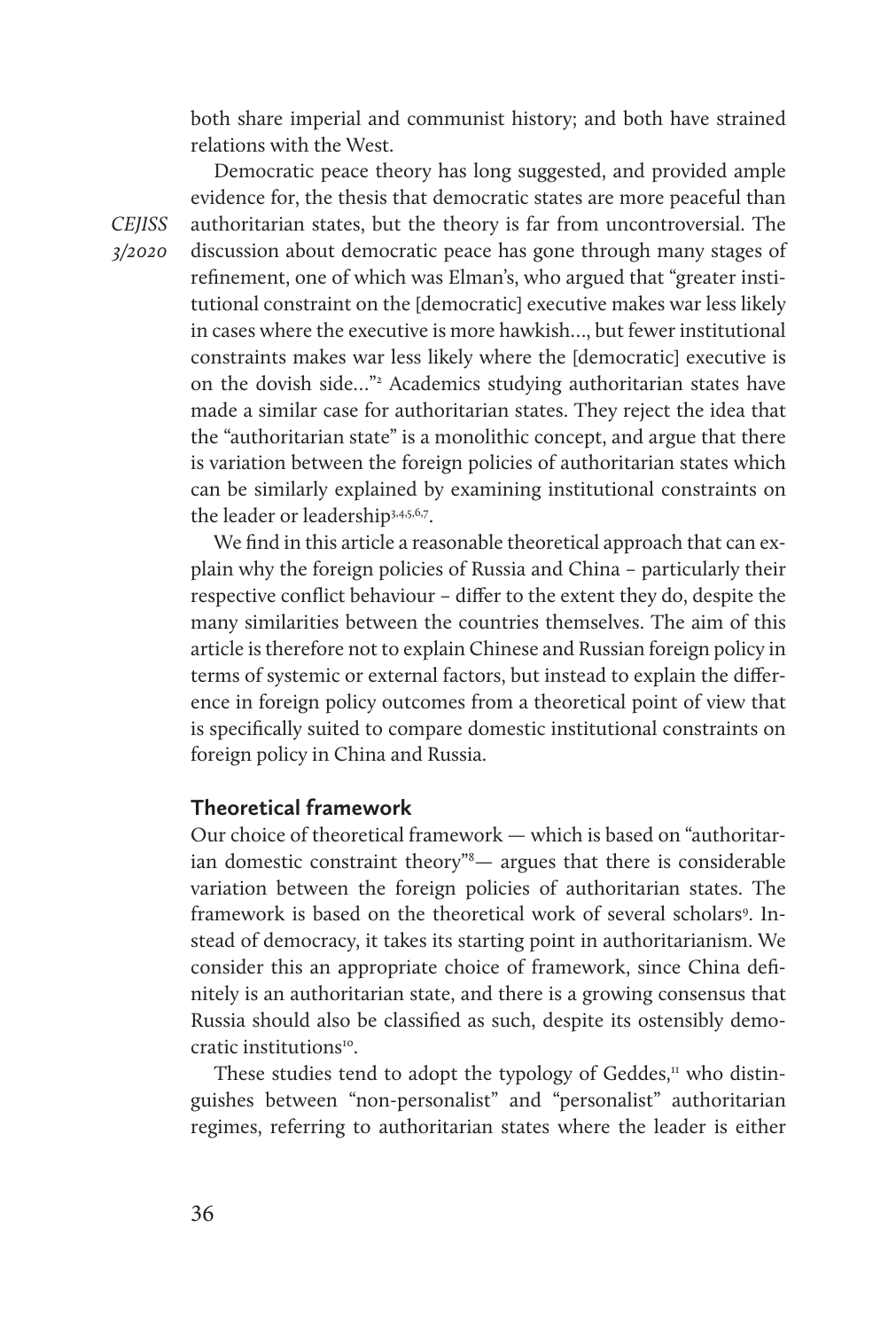constrained or unconstrained by ruling elites. Slater<sup>12</sup>goes even further, suggesting an additional distinction between military and civilian regimes. The combination of these characteristics yields a two-dimensional typology of authoritarian states which contains four authoritarian categories. In Slater's terminology, these are: **machine**, **junta**, **boss**, and **strongman** (Figure 1).

Through this typology, Weeks<sup>13</sup> shows how machines are no more likely (and sometimes even less likely) than democracies to initiate military conflicts, juntas are more likely than machines or democracies, bosses and strongmen are more likely than juntas to initiate military conflicts, and strongmen are slightly more likely than bosses to initiate conflict. In short, the probability that a country initiates military conflict increases as one moves in a down-right direction throughout Figure 1. Based on the premise of the paper, which is that Russian foreign policy has been more aggressive than that of China, we can therefore make two tentative hypotheses:

**Hypothesis 1:** Russia has been more personalistic than China **Hypothesis 2:** Russia has been more militaristic than China

# **Method**

This paper is set to put the framework of Weeks<sup>14</sup> to the test. As our interest is in the most recent developments in both countries, and given the limited scope of this paper, we have decided to focus on the period after the year 2000. We use country-years as the unit of analysis, which is a choice that Weeks rejects in favour of dyadic data from the CWP data set<sup>15</sup>. In our judgment, Weeks' choice is appropriate for the regression analysis and quantitative approach that she employs, as it allows to control for variables related to both the initiator of a dispute, as well as the target country. However, we motivate our choice for the use of country-years because our analysis is primarily qualitative and the focus is in investigating the character of Russian and Chinese domestic institutions and how those institutions are likely to increase their general probability of engaging in conflict, without particular regards to whom the counterpart of the conflict might be. Our qualitative approach also limits the sample size and therefore usefulness of a fully quantitative approach. We do however use the dyadic data from the CWP dataset to compute the number of disputes and incidents that have taken place for a given country-year (years 2000 to 2010 only) in order to get some measure of the dependent variable.

*Joel Petersson Ivre Eugene Lee*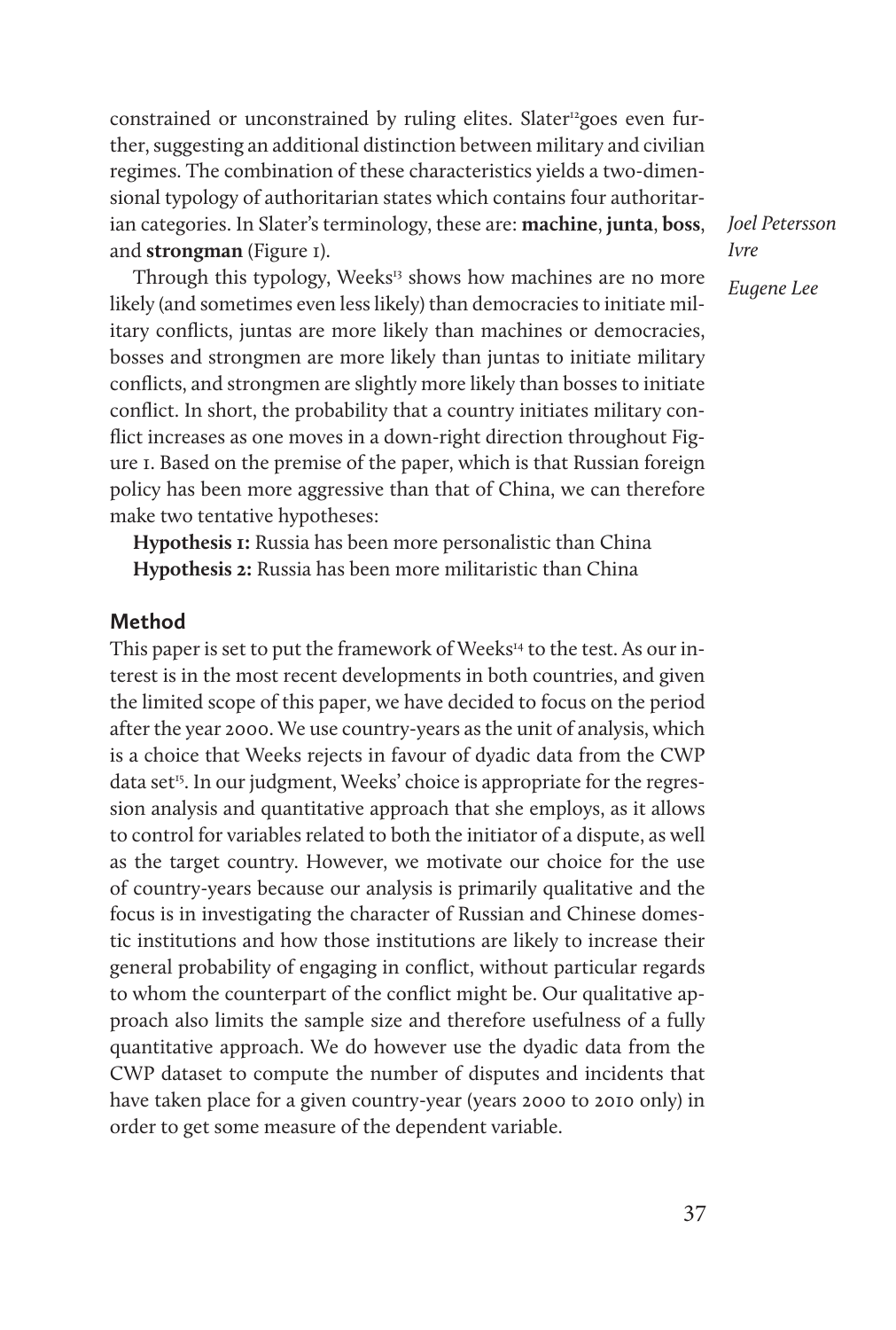Each country-year will be coded according to a modified version of Weeks' methodology, which is based on two sets of yes or no questions<sup>16</sup>. With reference to Figure 1, one set of eight questions measures the personalist dimension, and one set of five questions measures the military dimension. Weeks does not provide the exact phrasing of the questions in her article, and instead refers to an online appendix<sup>17</sup> which is no longer accessible, so the questions have been reproduced here as faithfully as possible based on their description in the main text. The questions as this paper uses them are provided in Figure 2. For ease of reference, we refer to the questions using a letter and a number (e.g. "P1" for the first question of the personalist dimension). Another modification is changing the dataset used for question  $M_5$ , since the original dataset<sup>18</sup> is inaccessible to us. Instead, we use the Wahman *regimeny* variable<sup>19</sup> as a way of cross-validating our own empirical findings. This variable code four different types of military regimes: Military, Military No-Party, Military Multiparty, and Military One-party. Neither Russia nor China meet this dataset's criteria for being a military regime, and the variable is negative for all country-years. As we will see in the discussion section, this is indicative of the findings of this paper that their respective levels of militarization have both been low and roughly equal.

A positive answer will be coded as "1", a negative answer as "0". The exception is question M4 where the portion of the members that belong to the military will be provided as a ratio. This is done in order to approximate the influence of military individuals more directly.

Scores in each dimension will be averaged to produce a number between 0 and 1. A score greater than 0.5 on the personalist dimension (P) will categorize the country-year as "personalist"; a score lower than 0.5 will categorize the country-year as "non-personalist". A score greater than 0.5 on the militarist dimension (M) will categorize the country-year as "militarist"; a score lower than 0.5 will categorize the country-year as "non-militarist" (i.e. civilian). The combined scores will place the country year in one of Slater's four categories (machine, boss, junta, strongman). For example, a country-year where P=0.6 and M=0.6 would be classified as personalist military (i.e. "strongman"). The answer to each question will be empirically established to the extent possible. In theory, the sample should contain 38 country-years (19 per country), with 12 questions for each country-year, but in cases where the answer is unclear or cannot be reasonably estimated, questions will be coded as missing.

*CEJISS 3/2020*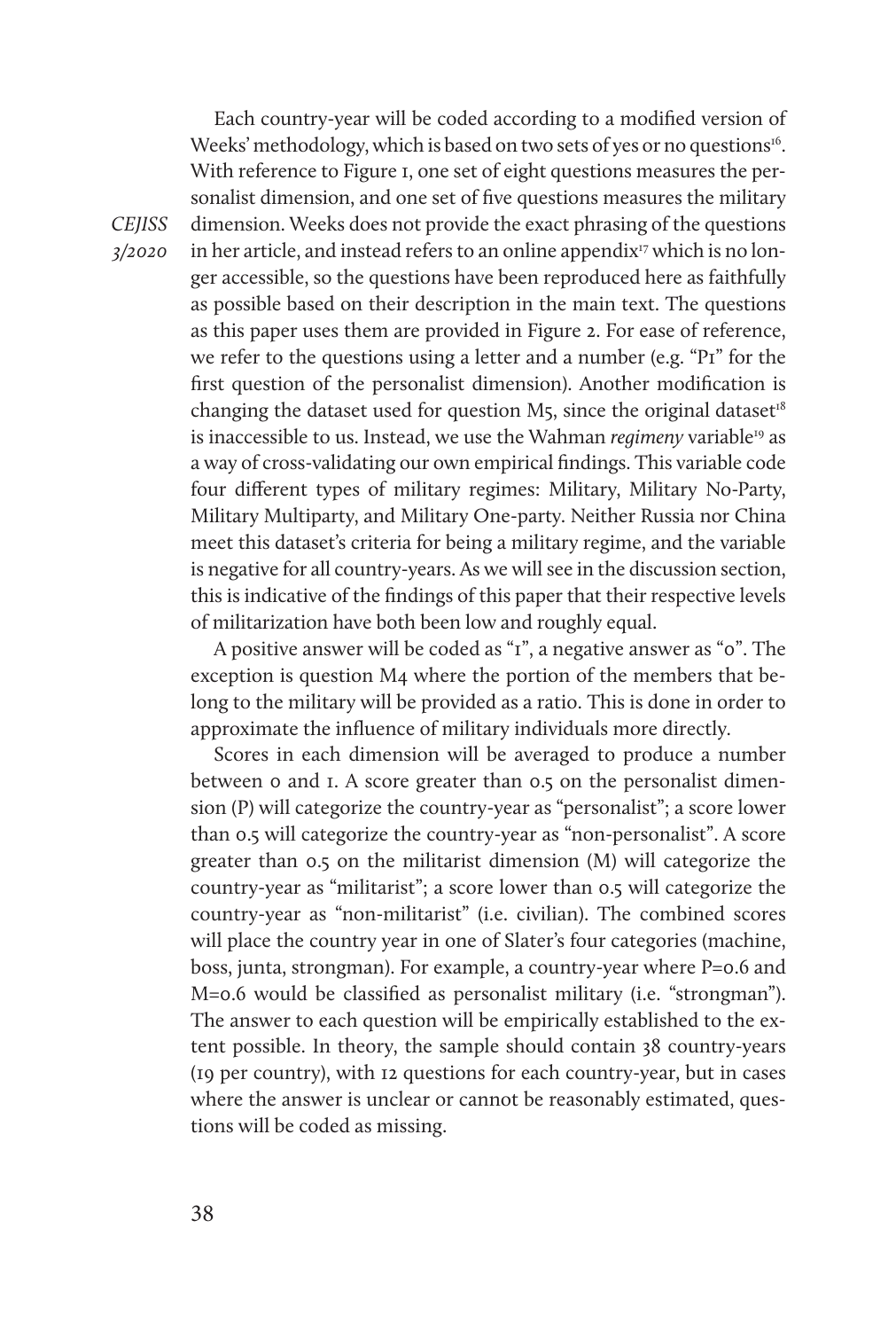# **Data on Russian and Chinese conflict behaviour**

Given the geopolitical similarities between China and Russia, the difference between their respective foreign policy behaviour in the last 20 years is striking. Chinese foreign policy has — until very recently — been remarkably passive, as often illustrated by the phrase "bide our time and hide our capabilities" (*taoguang yanghui*). While Chinese military certainly has been involved in some skirmishes with its neighbours, and recently engaged in major land reclamation efforts in the South China Sea, it has been careful to not engage in protracted military engagements. Only once has China engaged in armed conflict in the post-Mao-era — the Sino-Vietnamese War of 1979. By contrast, Russia's foreign policy in the last 20 years has been much more aggressive. In fact, as the country grew disillusioned with the promises of wholesale Westernization, Foreign Minister Primakov even literally called for an "active foreign policy" (*aktivnaya vneshnaya politika*) 20. Russia then went on to perform a Eurasian pivot, and eventually "crossed the Rubicon" by intervening in Georgia<sup>21</sup>, Ukraine<sup>22</sup>, and Syria.<sup>23</sup>

The difference between the two countries can also be shown through The Correlates of War Project's (CWP) dataset of Militarized Interstate Disputes (MIDs).<sup>24</sup> A recent report<sup>25</sup> uses this data to identify China as "dispute prone", having initiated 33 MIDs between 1990 and 2010. However, it is clear from the report that China is less "dispute prone" than Russia, which has initiated 48 MIDs.<sup>26</sup>

Our analysis (Figure 3) of the CWP dataset for the recent period 2000-2010 shows that Russia participated in 24 MIDs and China participated in 28. This seems to imply that China is the more aggressive state, but since CWP codes MIDs on both the dispute and incident level, we can see that a comparison of incidents per conflict proves that Russian disputes contained far more incidents on average (5.5) than Chinese disputes (2). While this does not directly show that Russia is more aggressive the difference suggests that disputes which Russia initiates tend to be more protracted, suggesting less willingness or ability to disengage due to higher strategic commitment to the dispute<sup>27</sup>. Russian disputes have also been characterized by a higher degree of hostility (display use of force), and one dispute (the Georgian War of 2008) did result in significant casualties. This dataset does not include the ongoing Ukrainian or Syrian conflicts where the casualty numbers are significantly higher. In contrast, Chinese disputes tend to be isolated *Institutional Constraints on Foreign Policy in Russia and China*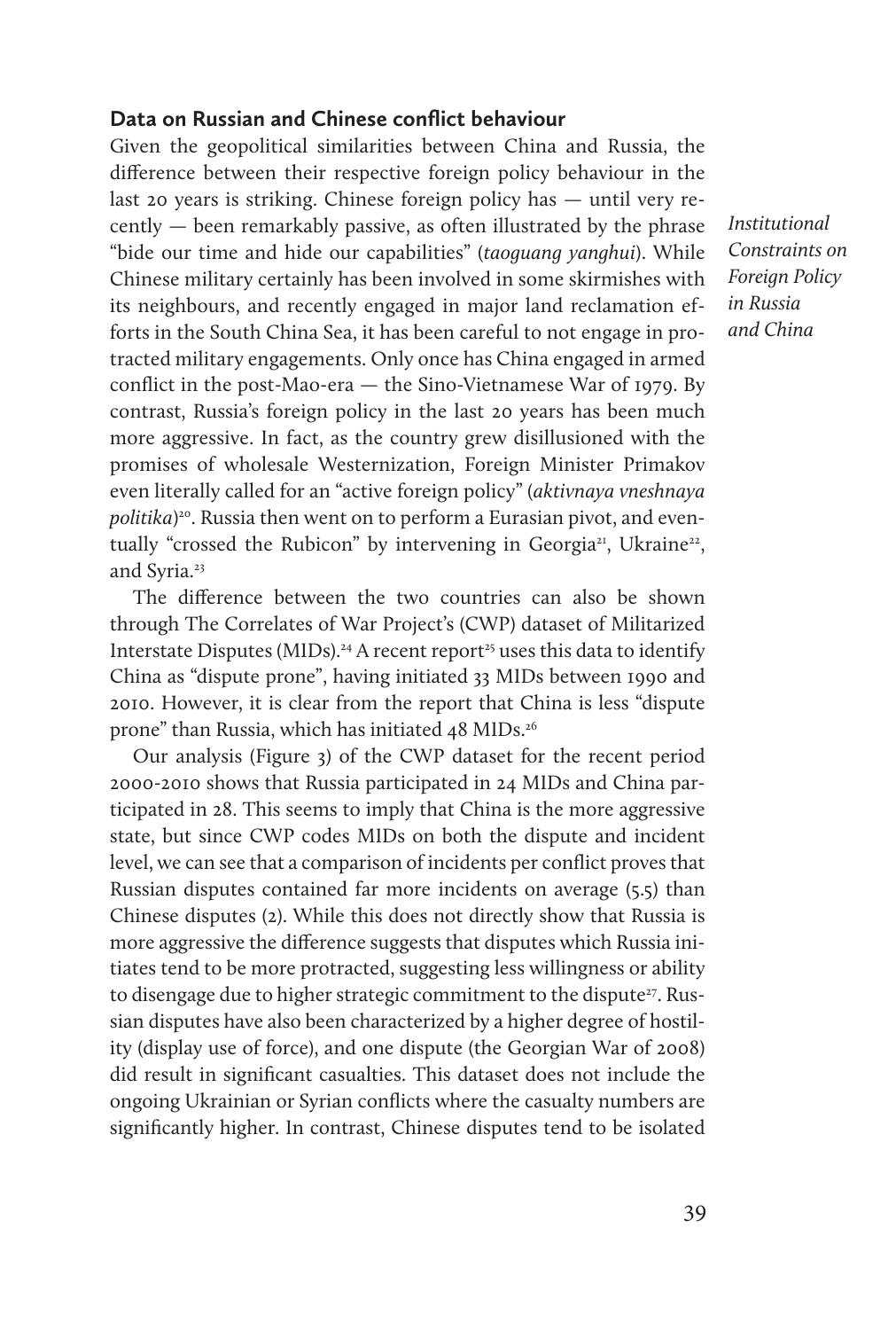incidents relating to its competing territorial claims, and in every case China "has stopped short of the outright use of force"<sup>28</sup>.

*CEJISS 3/2020* 

While there is plenty of literature on domestic constraints on the foreign policy of either country<sup>29</sup>, there is little research that compares the foreign policies of the two countries, one exception being Wilson's comparison<sup>30</sup> of their respective soft power strategies. The framework employed in this paper is based on the assumption that China and Russia, to some degree, are authoritarian states, and that their different authoritarian characteristics are the explanatory variables behind their foreign policy behaviour. Given the widespread perception that "authoritarianism is becoming more formidable"31, this article aims to contribute to our understanding of authoritarian states and their foreign policy behaviour. Such an approach could also shed light on recent events and the future trajectory of Chinese foreign policy which has entered a state of change since the second Hu administration<sup>32</sup>, and especially as *taoguang yanhui* has been increasingly replaced by *fenfa youwei* ("striving for achievement") after Xi Jinping became General Secretary of the Chinese Communist Party (CCP) in late 2012.

Having examined the different conflict behaviours of Russia and China we now move on to analysing the militarist and personalist institutions of the two countries by answering the analytical questions that were introduced in the Method section.

# **Cases: Militarism and personalism in Russia and China**

# *Militarism in Russia*

The question of militarism of today's Russia tends to revolve around the *siloviki*, Russian political elite with military or security background. Different estimates have been produced for the overall presence of *siloviki* in Russian elite circles and top leadership. The lowest estimate is that their presence increased from around 12 percent of the entire elite in 2002<sup>33</sup> to 19.4 percent in 2009<sup>34</sup>. The higher estimation suggests a low of 25.1 percent in 2002<sup>35</sup> and high of 42 percent<sup>36</sup>. The different estimates are largely due to different conceptualizations and definitions of the term *siloviki*, which led some<sup>37</sup> to conclude that "perhaps Russia's top political leadership came to be dominated by *siloviki* during the Putin presidency but its elite as a whole definitely did not", at least until the interim period of Dmitry Medvedev (2008-2012) as the President of Russian Federation. However, this debate about *siloviki* influ-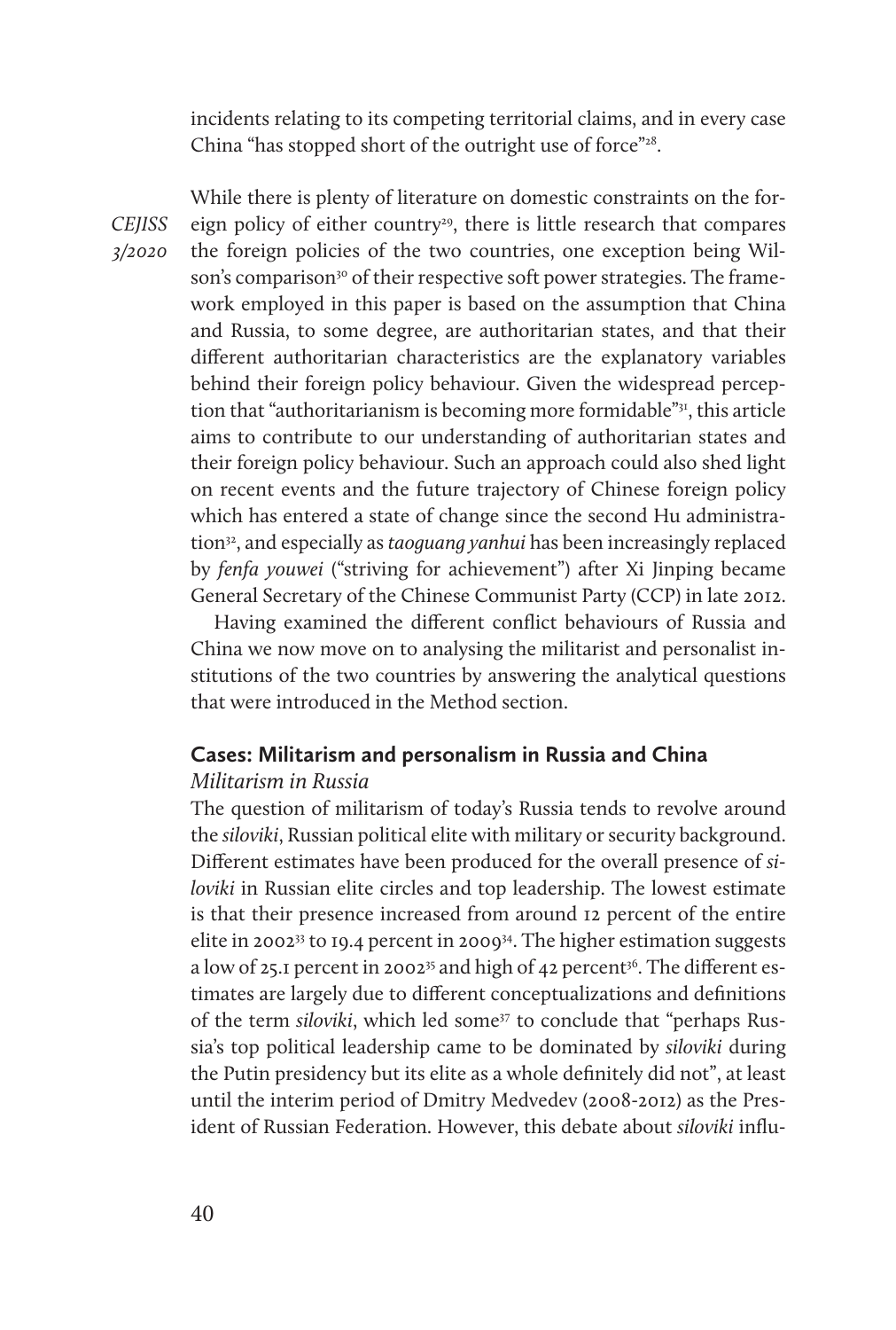ence on Russian militarization is not sufficiently nuanced for the purposes of this article. Whether by broad or narrow definition, the use of the term *silioviki* conflates individuals with background in military and background in security. The theoretical assumption is that *military* background is the important variable, and therefore it would be instructive to look at a particularly influential subsection of the Russian elite in order to understand its influence of military on Russian foreign policy. The Security Council of the Russian Federation, termed "Putin's Politburo"38 will be the example we use here.

In the Security Council, only permanent members have voting power on decisions. In 2001, four out of six permanent members were *siloviki<sup>39</sup>*. In 2018, the ratio was eight out of thirteen<sup>40</sup>. Three individuals have been truly permanent: Vladimir Putin, Sergey Ivanov, and Nikolay Patrushev, three *siloviki* who have been on the Security Council since its inception (albeit in differing roles).

A major share of an institution designed to deal with security issues has a security background, however there were no *siloviki* with military background on the Security Council in neither 2001 when Putin just had assumed power, nor 2018. We can identify this trend with even more clarity by looking further at the composition of the entire Security Council (including non-permanent members) for all years of the Russian Federation. When dividing *siloviki* into individuals with military background and individuals with security background it is clear that the influence of security-*siloviki* is increasing, whereas the influence of military-*siloviki* is decreasing (Figure 4).

In light of this evidence, it is clear that Putin has attempted to marginalize military from foreign policy decision-making, rather relying on those with the same security background as himself. This is especially clear when considering the sharp increase in security-*siloviki* between 1999 and 2000, just as Putin came into power. It is through this influence that Putin has been able to exert influence over the armed forces. In 2004, Putin's close associate, Defence Minister Ivanov led a reform of the Russian army's command structure which put the army under the command of the Defence Ministry and took significant operational responsibilities away from the General Staff<sup>41</sup>. In effect, this gave Putin more direct control of the army, at the expense of military leadership, although Ivanov's reforms did not sufficiently deal with the bloated army bureaucracy and its endemic corruption. That task passed to Anatoly Serduykov, a civilian who Putin appointed as De*Joel Petersson Ivre Eugene Lee*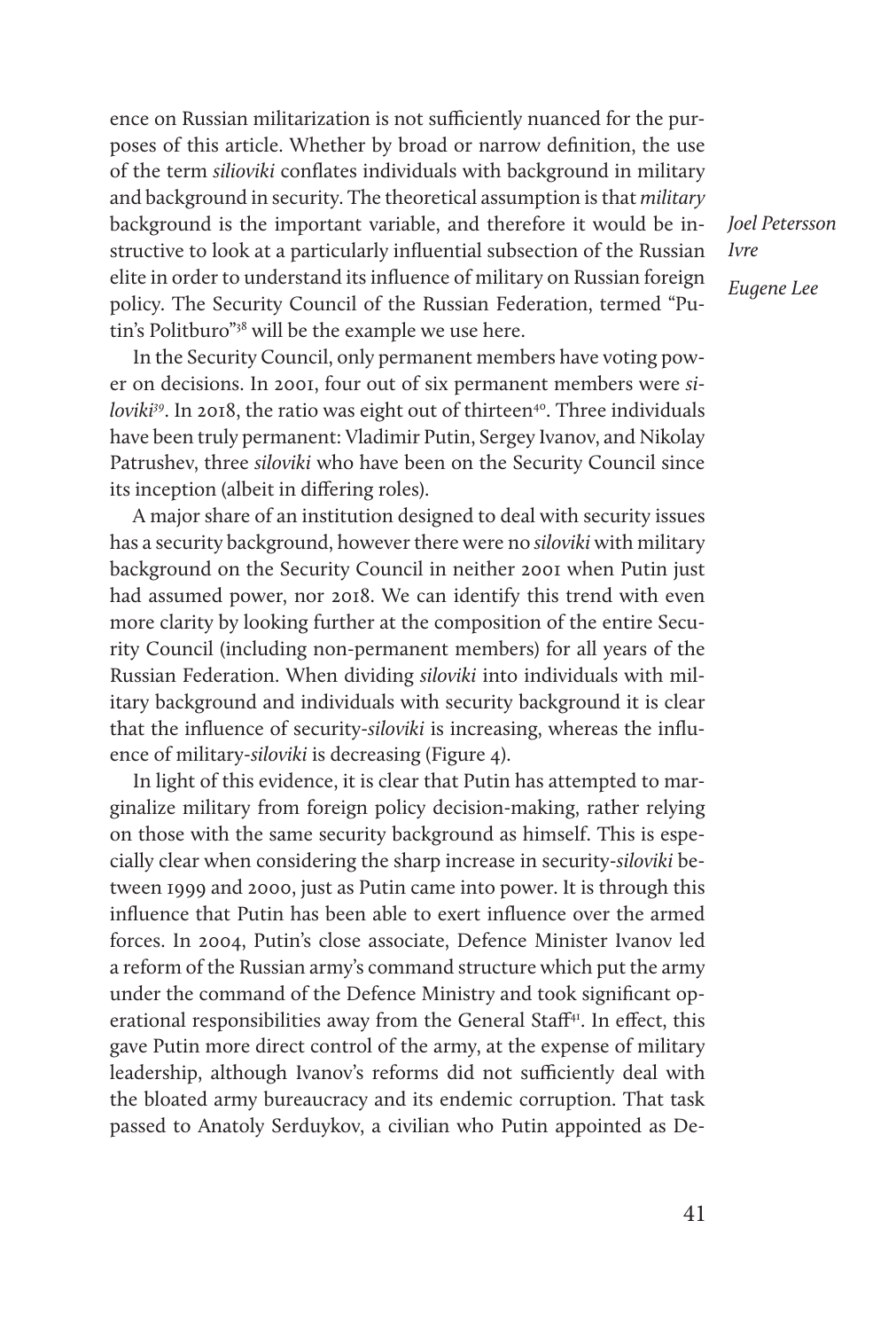fence Minister in 2007. Serduykov served throughout the Medvedev period until Putin replaced him with a *siloviki,* Sergei Shoigu in late 2012. This is indicative of an identified trend<sup>42</sup> where the presence of *siloviki* in the Russian elite decreased somewhat during the Medvedev interim period. Figure 4 also shows that the share of civilians reached a peak at the end of the Medvedev presidency in 2012. This is not to suggest that there is necessarily some inherent tension between civilians and *siloviki*. For example, the appointment of Serduykov shows that Putin was not reluctant to put civilians in charge of military matters. The most obvious example of this is Medvedev himself, who, unlike Putin, had a purely civilian background and was his hand-picked replacement. The crucial relationship with Medvedev was not through a shared security background, but from having known each other from Putin's early political career in St. Petersburg.

# *Personalism in Russia*

The chances of obtaining high office in Russia are greatly increased if one has personal connection to Putin<sup>43</sup>. Immediately when Putin came to power in 1999 he began to recruit individuals from his own circles to man critical posts in his government. For example, he diminished the powers of federal governments by grouping them into seven "superfederal regions" and appointing his own loyalists as leading plenipotentiaries over these regions. Of these seven people, five were *siloviki* and two had the additional benefit of being *petertsy*, close associates of Putin who worked with him in St. Petersburg where he began his political career<sup>44</sup>. Dmitry Medvedev is one such *petertsy* whose four-year appointment as president shows that Putin kept relying on this crucial circle of cronies to maintain power throughout his stint as Prime Minster. According to Moshes, Putin kept calling the shots from this position,45 but Olga Kryshtanovskaya, expert on Russian political elites disagrees to some extent. She claims in an interview that Medvedev was not completely subsidiary to his patron, and was in fact given substantial authority, with the critical exception of appointments to high office. In Kryshtanovskaya's words: "There are about 75 officials who hold key positions at the top of the Russian power hierarchy. None of these 75 key men was dismissed or replaced by Medvedev — none"<sup>46</sup>. For this reason, personalism can be said to have decreased in Russia during the Medvedev presidency, as personal connection to the leader (Medvedev) did not have a direct impact on access to high office (PI in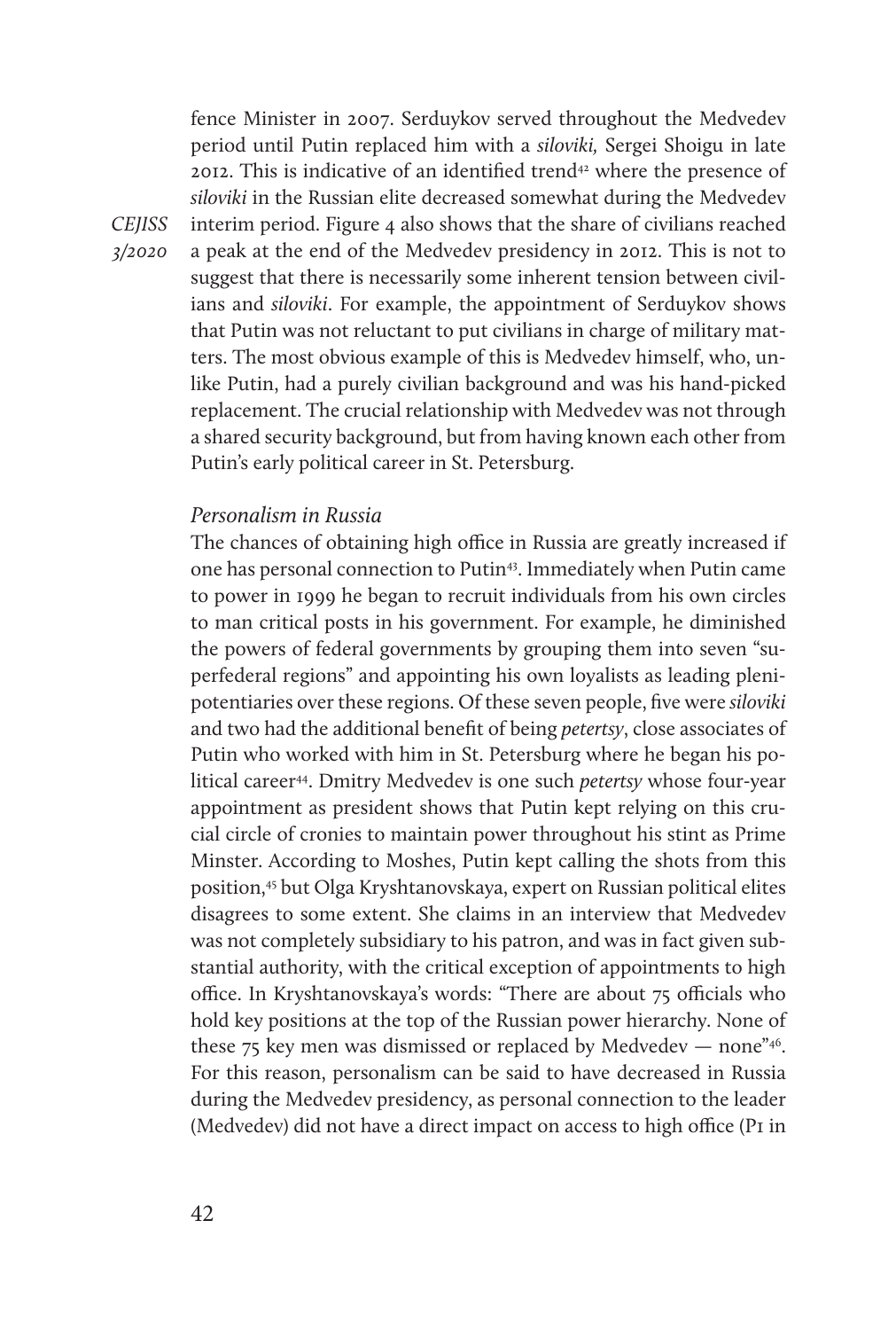Figure 3), the politburo equivalent was not a mere rubber stamp for the leader's decisions (P2) but rather for Putin's, and the leader did not choose the members of the politburo equivalent (P4).

When Putin reclaimed the presidency in 2012 he showed that whatever power he did lose during Medvedev's presidency, he was never so disadvantaged to the point where he was unable to reclaim his previous position. So far into his second spell as president, Putin has not declared any clear successor (heir-apparent) the way that he weighed between Sergey Ivanov and Medvedev between 2004 and 2008, where he finally endorsed Medvedev<sup>47</sup>.

The dynamics of decision-making in Putin's small group of people has been described by Hill and Gaddy:

> [a] small number of trusted figures around Mr. Putin, perhaps twenty to thirty people, make the key decisions. At the very top is an even tighter inner circle of about half a dozen individuals, all with close ties to Putin… Real decision-making power resides inside the inner circle.48

We can infer this dynamic at work by examining official readouts of Security Council meetings. The permanent members meet on a weekly basis and discuss ongoing issues, while the whole council meets on a much more infrequent basis. During the Russian invasion of Crimea in 2014, the permanent members met three times in February and four times in March, but the full Security Council did not convene until April, and then only to discuss an unrelated policy issue. Only in July did Ukraine appear on the agenda of the full council. Clearly, it is the smaller group of permanent members that take the crucial decisions on crucial security matters. How the dynamics work within this group is not entirely known, but Dawisha suggests that during Putin's ascendance there were many circles of different powerful people, and although Putin was not initially the leader of every group, he was the only one that "stood astride them all,"49 meaning that he was the only one who could leverage personal connections in one circle to gain advantage in another. In effect, Putin made his closest dependent on his own success, and this has created a tight-knit group of people that will let him take the lead. However, the disadvantage of this over-reliance on personal and security networks is that it has "hampered [Putin's] ability to form political alliances with [other] economically vibrant constituencies".50 In other words, Putin is not only unwilling to rely on people outside his personal network, but also unable. In the analysis

*Institutional Constraints on Foreign Policy in Russia and China*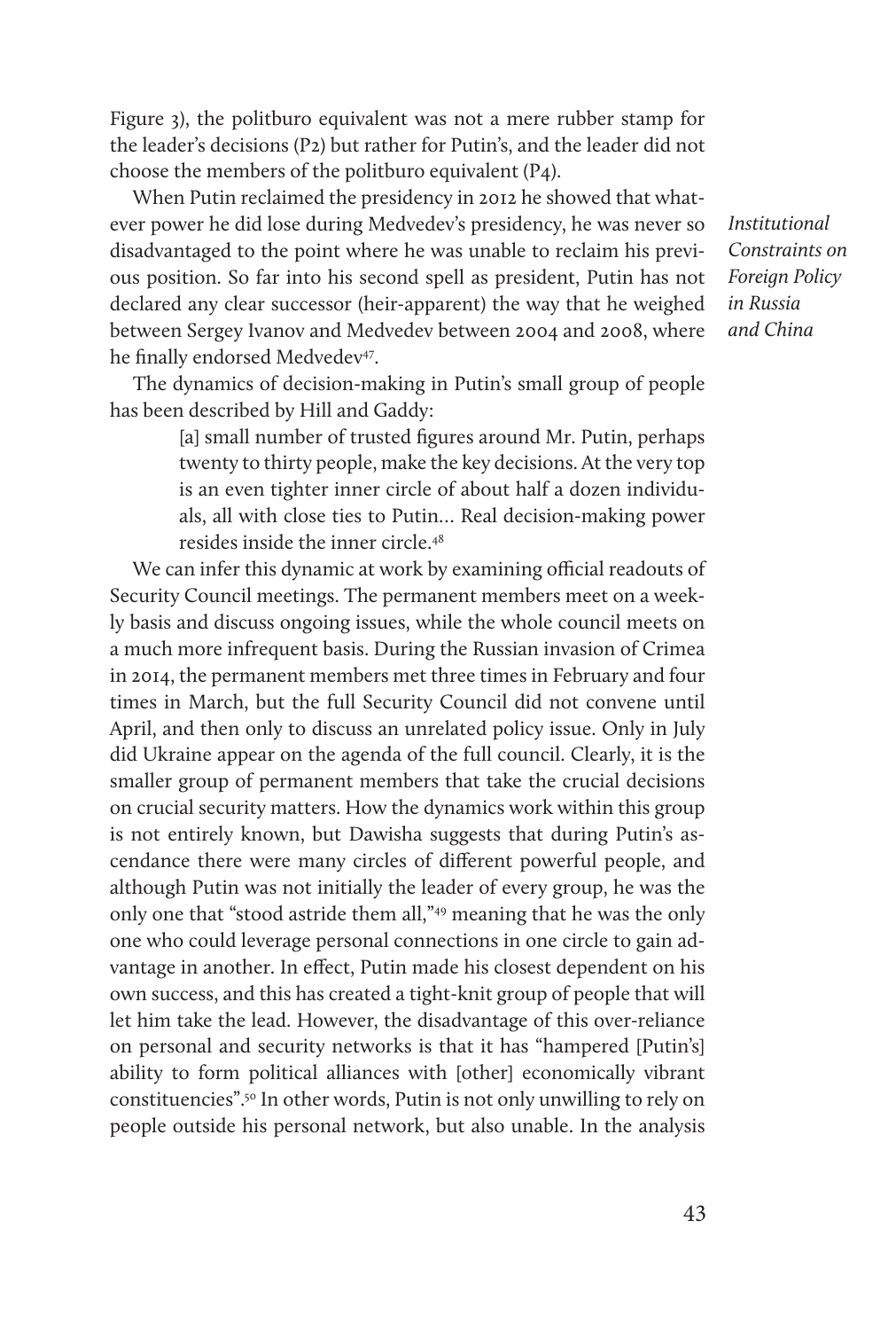of Galeotti, Putin's leadership style is slowly "hollowing out his inner elite"51, for example by reassigning the Head of the Presidential Administration, his long-term ally Sergey Ivanov to a less prestigious post and replacing him with the younger Anton Vaino.

*CEJISS 3/2020* 

Putin has taken similar steps in his handling of the armed forces. In 2016, he carried through the largest purge of military officials since Stalin's purges in the 1930's by dismissing most of the Baltic Sea Fleet command52. Putin's grappling with military command structures and the endemic corruption of Russian armed forces has been a theme throughout both his presidencies. Through the military reforms mentioned in the previous section he changed the top-level command structure of the armed forces to bring them more under his own control, and by forming a new Presidential Guard in 2016, he further cemented his position as the wielder of Russian military power. As described by Savage, the Presidential Guard is "a new paramilitary force combining several previous internal security forces under a unified structure answering directly to [Putin]."<sup>53</sup> The Presidential Guard is placed under the command of Putin's former bodyguard and judo sparring partner General Victor Zolotov, who joined the Security Council the same year (though not as a permanent member). A presidential decree issued in 2017 authorized the Presidential Guard to take part in missions even beyond Russian borders, effectively supplanting the role of the regular Armed Forces<sup>54</sup>. Savage notes the geopolitical implications of this:

> ...the National Guard may offer Putin wiggle room semantics he can use to manipulate perception of Russia's role in a conflict. This essentially grants him the ability to say that technically, the Russian "Armed Forces" are not operating in a given country or region when they are accused of interfering.55

While the geopolitical implications seem clear, this twin-structure a direct result of Putin's personalist politics — presents an analytical problem by highlighting the intersection of personalism and militarism, as well as the blurry distinction between military and security in Russia. If the security forces are now actual military forces, should Russian security individuals (including Putin himself) be analysed as military? This question will be dealt with further in the discussion section.

### *Militarism in China*

The CCP views the separation of party and military in the Soviet Union as one of the main reasons for its collapse<sup>56</sup>; broaching the subject is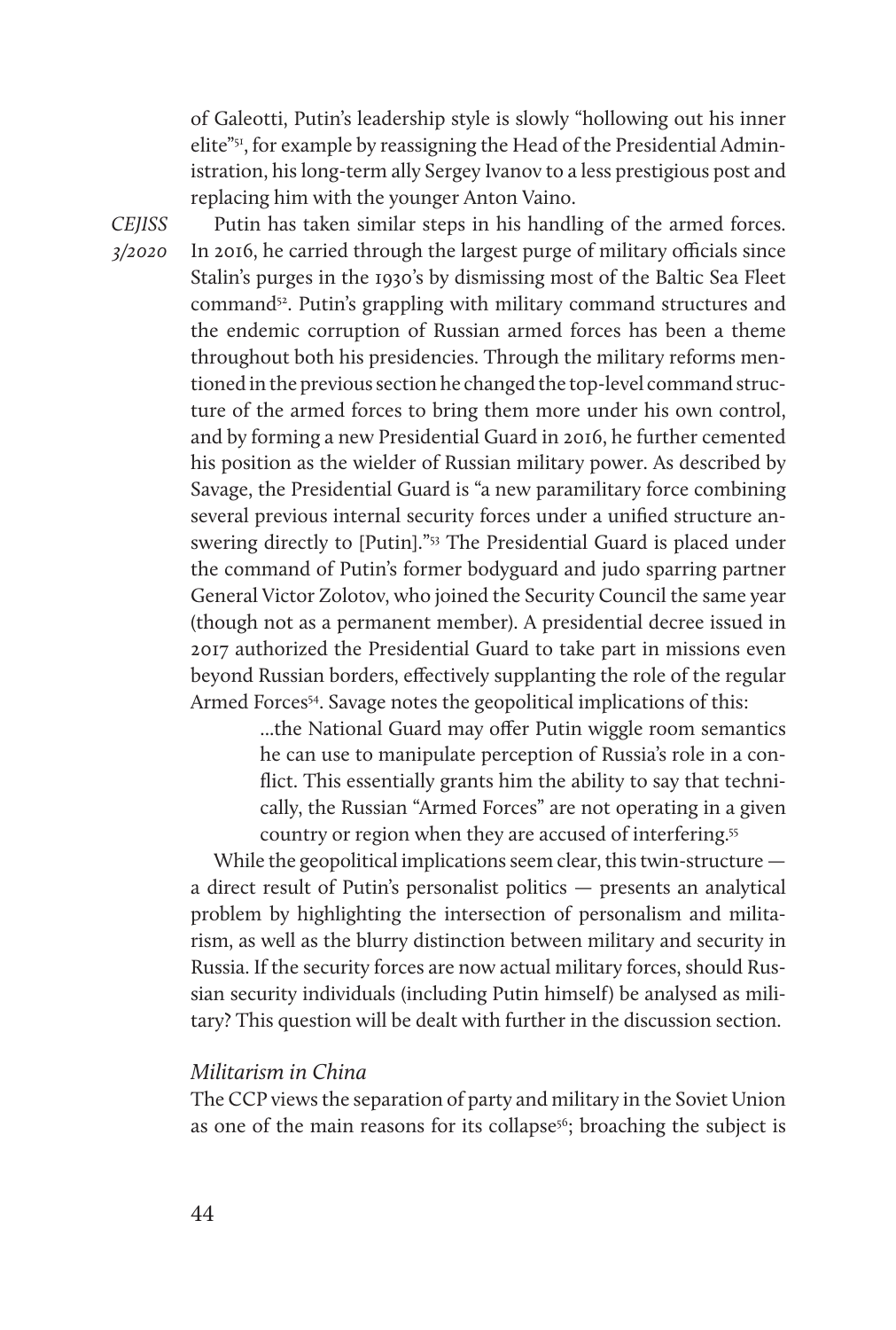tantamount to "heresy".57 Ever since, the CCP has made concentrated efforts to maintain the People's Liberation Army (PLA) firmly under party control. The submission of the military to the party in China is reflected by the fact that the three CCP general secretaries since Deng Xiaoping's death have very limited military background: Jiang Zemin had no military experience, Hu Jintao had a brief stint as political commissar in local PLA units in Tibet early in his career, and Xi Jinping served in a non-combat role as *mishu* (secretary) to the Defence Minister of the General Office of the Central Military Commission between 1979-1982, which later "served as an important credential when he became the party boss more than 30 years later".58 Hu Jintao's experience, on the other hand, does not seem to have translated into any real influence over the party's armed branch however, considering that Jiang Zemin clung on to the chairmanship of the Central Military Commission for another two years after he stepped down as president and general secretary.

While the military has been the stage for such political battles, the actual presence of military in the Politburo has been minimal. In the six Politburos since 1992, there has been a maximum of two military representatives (Figure 5). None has sat on the PSC since Liu Huaqing did, between 1992-1997<sup>59</sup>.

Overall, military leaders in China have exercised minimal influence on formulation of Chinese policy at the top level, a state of affairs that CCP leaders have been very content with. This is not to say that the loyalty of the PLA is taken for granted. The institutional memory of PLA mutiny during the 1989 Tiananmen-massacre is still fresh in the minds of CCP leadership.<sup>60</sup> Both Jiang and Hu era propaganda emphasized the importance of "upholding the absolute CCP leadership over the armed forces" (*jianchi dang dui jun juedui lingdao*).<sup>61</sup> In the words of Richard McGregor:

> The leadership's assiduous cultivation of the PLA has run parallel with ceaseless, almost hysterical campaigns in the official media that, year after year, hammer home the principle of "absolute loyalty" of the military to the Party. On the surface, the rationale for these campaigns is a mystery. There has been no revolt in the barracks or any public battles setting the Party against the PLA for over a decade.<sup>62</sup>

This fervent emphasis on PLA obedience is even more explicit in Xi-era propaganda. Since coming to power in 2012, Xi Jinping has re*Joel Petersson Ivre Eugene Lee*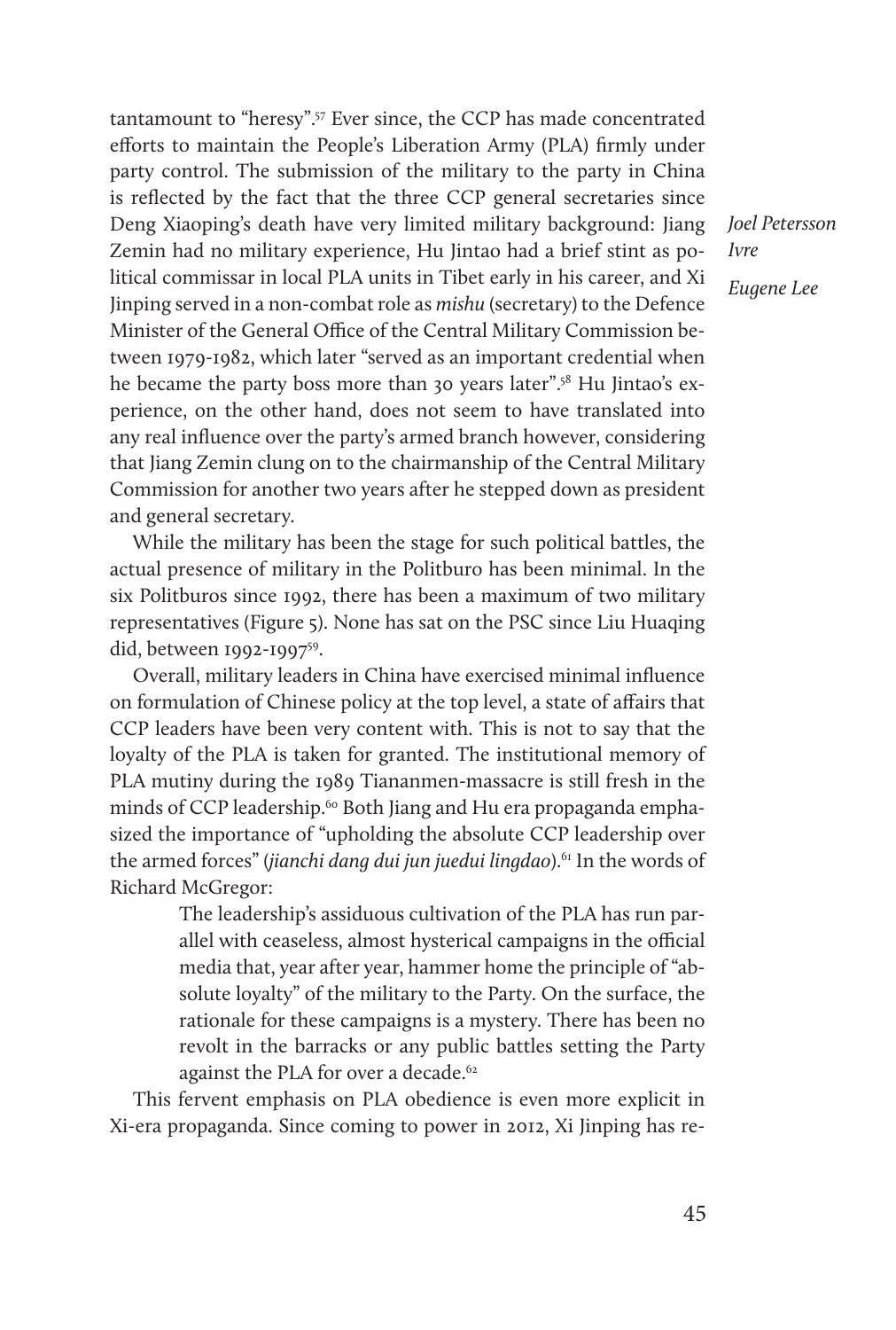peatedly stressed the importance of "upholding the absolute CCP leadership over the armed forces".63 According to a database maintained by the People's Daily, he has used the phrase on 49 separate occasions.<sup>64</sup> In maintaining the absolute leadership over the military, high-ranking PLA officers have been major targets of his anti-corruption campaign. Comparing Xi's use of the phrase "upholding the absolute CCP leadership over the armed forces" with investigations of high-ranking officials (so-called "tigers")<sup> $65$ </sup> (Figure 6), it can be seen that use of the phrase corresponds with an increase in arrests of military officials in 2014. However, since Xi announced sweeping military reforms in the beginning of 2016, very few investigations of military officials have been publicly announced, but Xi's use of the phrase remains constant or even at a higher level than before the anti-corruption campaign began. The continued usage of the phrase shows that just like his successors, even with the military "pacified", Xi Jinping does not take their obedience for granted. Implications of Xi's anti-corruption campaign for the changing dynamics of personalism in China will be discussed in the next section.

# *Personalism in China*

Personalism in contemporary Chinese politics can largely be divided into two periods. The first is the non-personalistic era of Jiang Zemin and Hu Jintao (1992-2012), the second is the increasingly personalistic regime of Xi Jinping (2012- ). This section will consider each period in turn.

#### *Jiang Zemin and Hu Jintao*

Although Jiang Zemin was by all accounts a charismatic leader<sup>66</sup>, both he and Hu Jintao are widely regarded as technocrats, and never more than "first among equals".67 Throughout the Jiang and Hu terms, the Politburo is considered to have operated on consensus decision-making, commonly known as "collective leadership".<sup>68</sup> Through collective leadership, the CCP intended to avoid the concentration of power within one single individual, as had been the case under Mao and also under much of Deng Xiaoping's leadership. Members of the Politburo are elected by the Central Committee whose members may only vote for nominees based on a preliminary list which is decided in advance through a secretive conference of top leadership at the Beidaihe resort outside of Beijing.<sup>69</sup> Therefore, the election process during Jiang and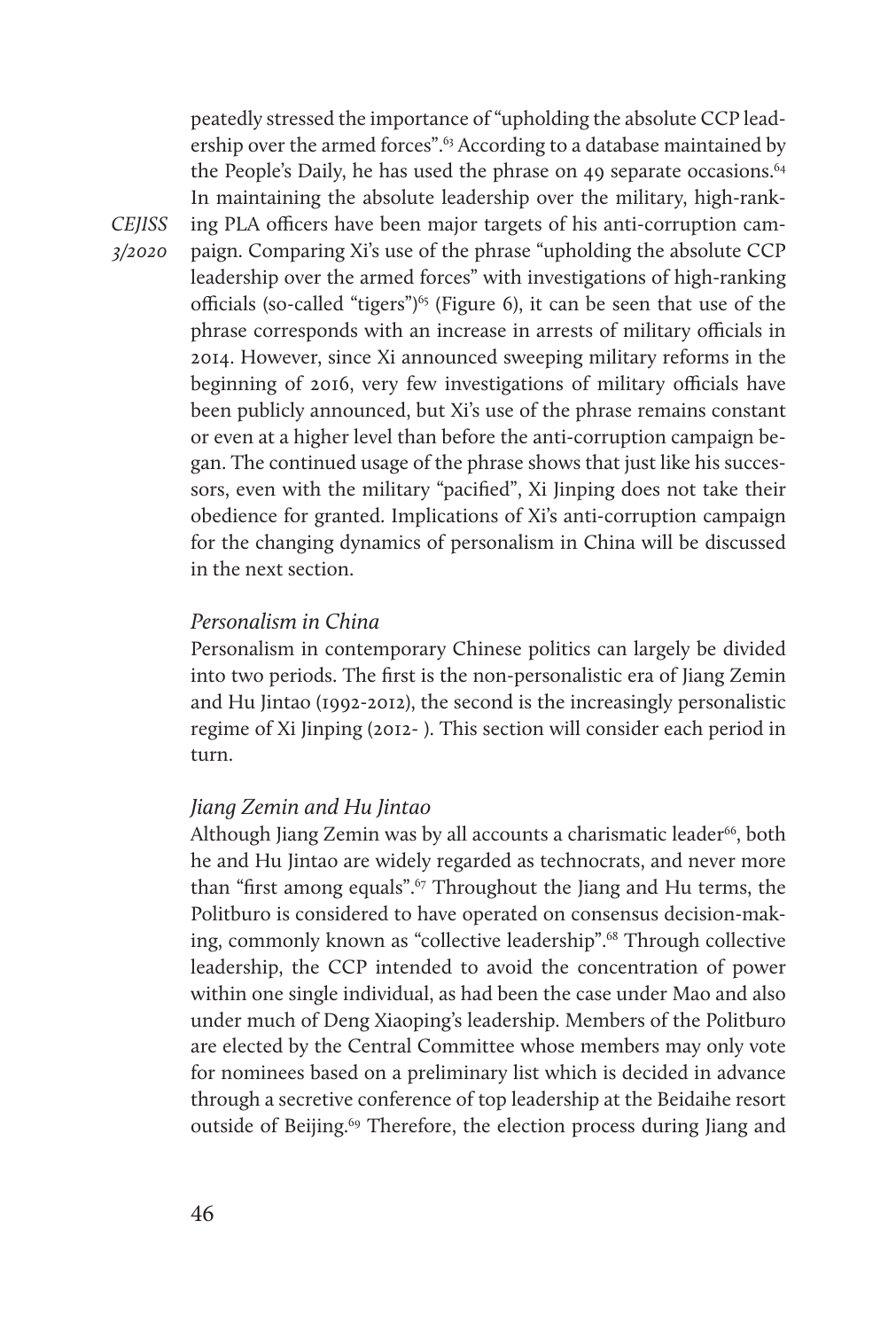Hu was hardly democratic, but neither was the outcome contingent on the will of one strong leader. Instead, it was the result of much negotiation and horse-trading within the top leadership itself. That process was completely opaque to outsiders, but the very fact that it existed proves that the influence of the supreme leader was not unchecked. Furthermore, it has been well-established that there were at least two factions competing for power in the top leadership: the princeling faction, made up of the children of revolutionary personalities, such as Jiang Zemin and Xi Jinping, and the Youth League faction, made up of individuals who came to power by rising through the ranks of the CCP Youth League, such as Hu Jintao and Li Keqiang.<sup>70</sup>

The underlying feature of collective leadership was the institutionalization of leadership transition, intended to steer the party clear of the debilitating power struggles that had crippled it on numerous occasions in the past. The crucial mechanism for power-transition was the principle of "separated designation" (*gedai zhiding*), an unofficial term for an unofficial process which held that each leader choose their successor's successor, thereby making sure that no competing faction could gain a consistent grip on power.<sup>71</sup> That is not to say that leadership transitions were completely free of friction. As mentioned above, when Hu became the paramount leader in 2002, Jiang Zemin held on to the position of Chairman of the Central Military Commission for another two years.

#### *Xi Jinping*

Xi Jinping's leadership can be regarded as a watershed moment in CCP leadership history. The transition between Hu and Xi went smoothly, and adhered to the general norms of collective leadership,<sup>72</sup> but throughout his first term, and with repeated emphasis from his second, Xi has forcefully moved to undermine the political institutions that the CCP built up under Jiang and Hu. In a series of moves that are widely characterized as a deinstitutionalization of Chinese politics Xi has moved to consolidate his power.<sup>73</sup> One such move — or rather the absence of a move — was Xi's apparent refusal to appoint a successor at the beginning of his second term, the way that he himself was appointed as heir-apparent at the beginning of Hu Jintao's second term. With Xi's abolishment of presidential term limits at the 19<sup>th</sup> Party Congress, it seems likely that he will stay in power for at least one additional term.

*Institutional Constraints on Foreign Policy in Russia and China*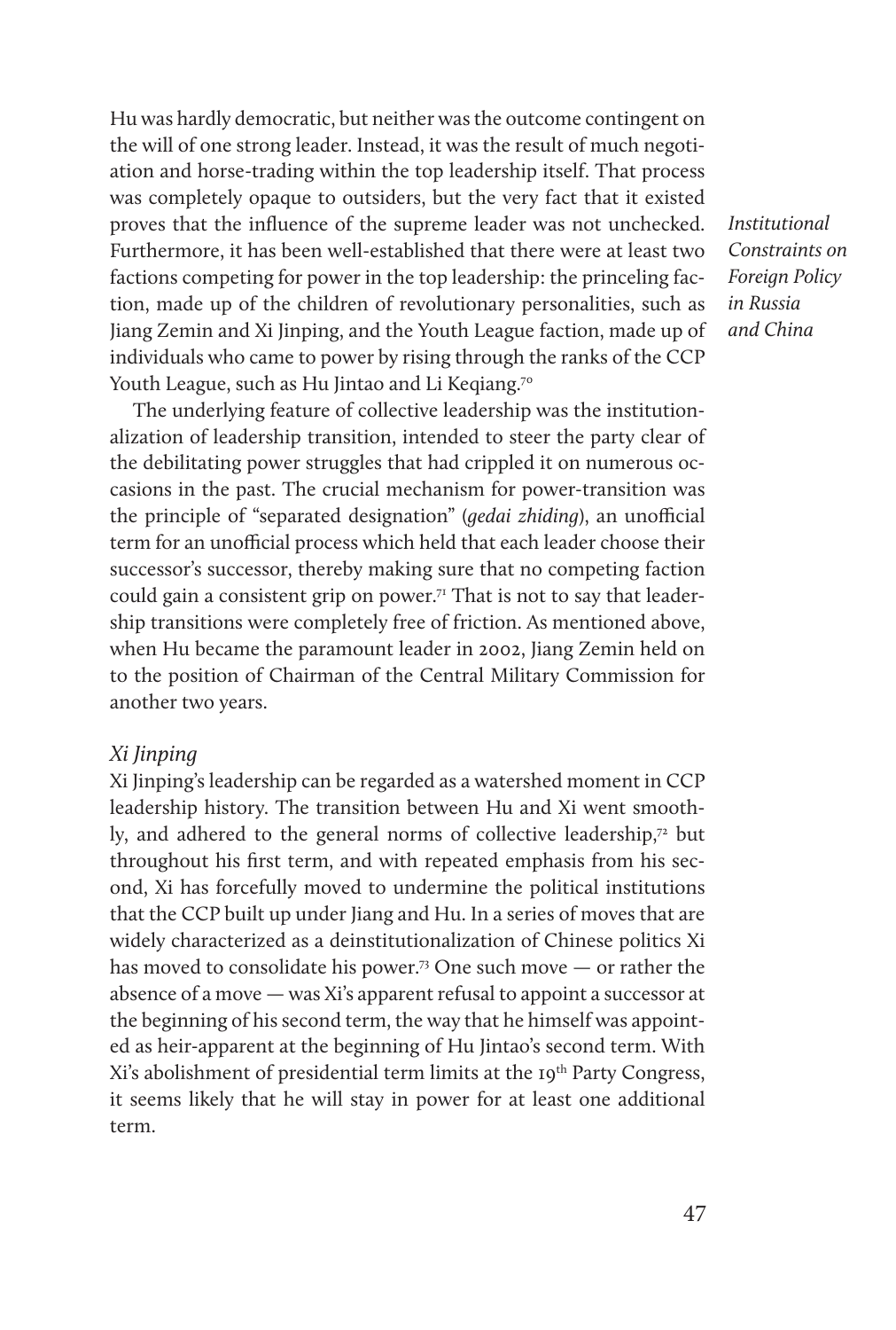Another example of Xi's deinstitutionalization is how he has made himself "Chairman of everything" by assuming chairmanship over eight "small leading groups", influential groups that existed largely outside (and above) the official party hierarchy, including the National Security Commission, which puts him in charge of domestic security.74 At the 19<sup>th</sup> Party Congress in 2017 several of these groups were granted official status.75 Additionally, Xi has acquired two titles that clearly distinguish him from his predecessors, as well as his supposed peers on the PSC. Xi was explicitly appointed "Commander-in-Chief" in April 201676 and a few months later party media began to refer to him as "the core of the Politburo Standing Committee".77

Due to the increased prominence of Xi's persona, there is some debate about the implications of the current balance of factions within the PSC. Excluding Xi, four members belong to Xi's faction or have close ties to him. Prime Minister Li Keqiang and Chairman of the Chinese People's Political Consultative Conference Wang Yang belong to Xi's rival faction.78 However, as Heath has noted, it seems that factional affiliation is becoming a less powerful explanatory variable in the world of Chinese politics.<sup>79</sup> Xi has purged Bo Xilai and Sun Zhengcai two powerful princelings — and Lorentzen and Lu show that Xi's favour does not seem to extend to those with personal ties to the other members of the PSC.<sup>80</sup> Individuals with close connection to the other six PSC members have not been more insulated from Xi's anti-corruption campaign than anyone else, but *direct* personal connection to Xi seems to provide protection from being targeted. Indeed, several of his protégés (some princelings, some not) have risen unusually fast through party or PLA ranks, often helped by their predecessors' falling afoul of Xi's anti-corruption campaign. $81$ 

As a part of his anti-corruption campaign, Xi Jinping has steadily gone after individuals within the PLA, beginning with then-Politburo member Xu Caihou in 2012. Data on military officials caught up in the campaign is less publicly available than civilian officials, which indicates the sensitivity of the matter<sup>82</sup>. However, as discussed in the previous section, high-ranking military officials were arrested from 2012 through the end of 2015, at which point Xi Jinping initiated a sweeping reorganization of the PLA command structure which on its face created a leaner, more modern command structure, but in effect meant that the PLA was put under more direct command of Xi himself.<sup>83</sup> This suggests that Xi moved to consolidate his power over the army first after

*CEJISS 3/2020*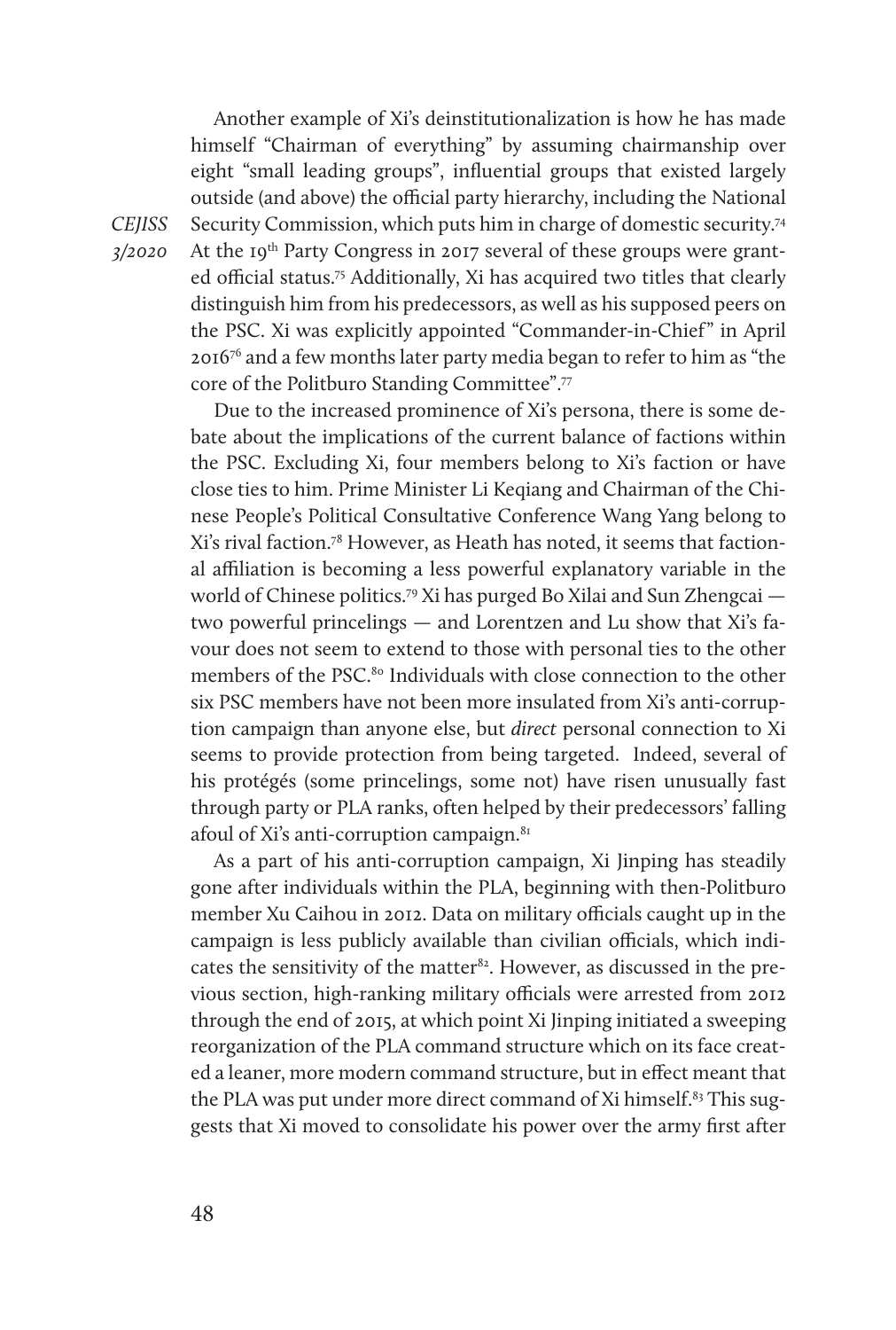he had eliminated resistance within PLA ranks, and further suggests that while the PLA may not have much direct influence over foreign policy-making, it remained a force to be reckoned with in the domestic arena.

# **Discussion**

The preceding sections have described the degree to which domestic institutions in Russia and China have been militarized or personalized in the last two decades. Figures 7 and 8 show the change in each dimension of each country year since 2000, compared with MIDs (disputes and incidents) for 2000-2010.

These results suggest that Russia has been highly personalized throughout Vladimir Putin's first and second terms as president, but briefly depersonalized during Medvedev's term. China has moved from a configuration of low personalization and low militarism ("machine"), to one with high personalization and low militarism ("boss"). Therefore, Hypothesis 1 is mostly confirmed, because Russia has been more personalistic than China throughout the period, except for the years 2008-2012 (if we count Medvedev as the de facto leader and not a figurehead). On the other hand, Hypothesis 2 cannot be confirmed, because their respective levels of militarization have both been low and roughly equal. Because we have reliable data on the dependent variable (initiation of MIDs) for the first half of the period (2000-2010) but not for the second, we divide the discussion accordingly. We then turn to discuss a few conceptual issues related to the independent variable.

#### *2000-2010*

The sample size is too small to obtain any reliable estimate of a statistical relationship between change in either dimension or change in the initiation of MIDs. The point made in Figure 2 is clearly displayed in Figure 7 and 8: Russia has engaged in more incidents per dispute in the ten-year period. The general patterns seem to bear out the theoretical prediction that machines (like China 2000-2010) are less dispute prone than bosses (Russia 2000-2008).

The low degree of militarism in both cases confirms the theoretical proposition by Weeks that even in low-militarized contexts, disputes may break out.84

A statistical analysis is obviously unnecessary in the Chinese case, as neither dimension changes, even as MIDs occur with varying intensity *Joel Petersson Ivre Eugene Lee*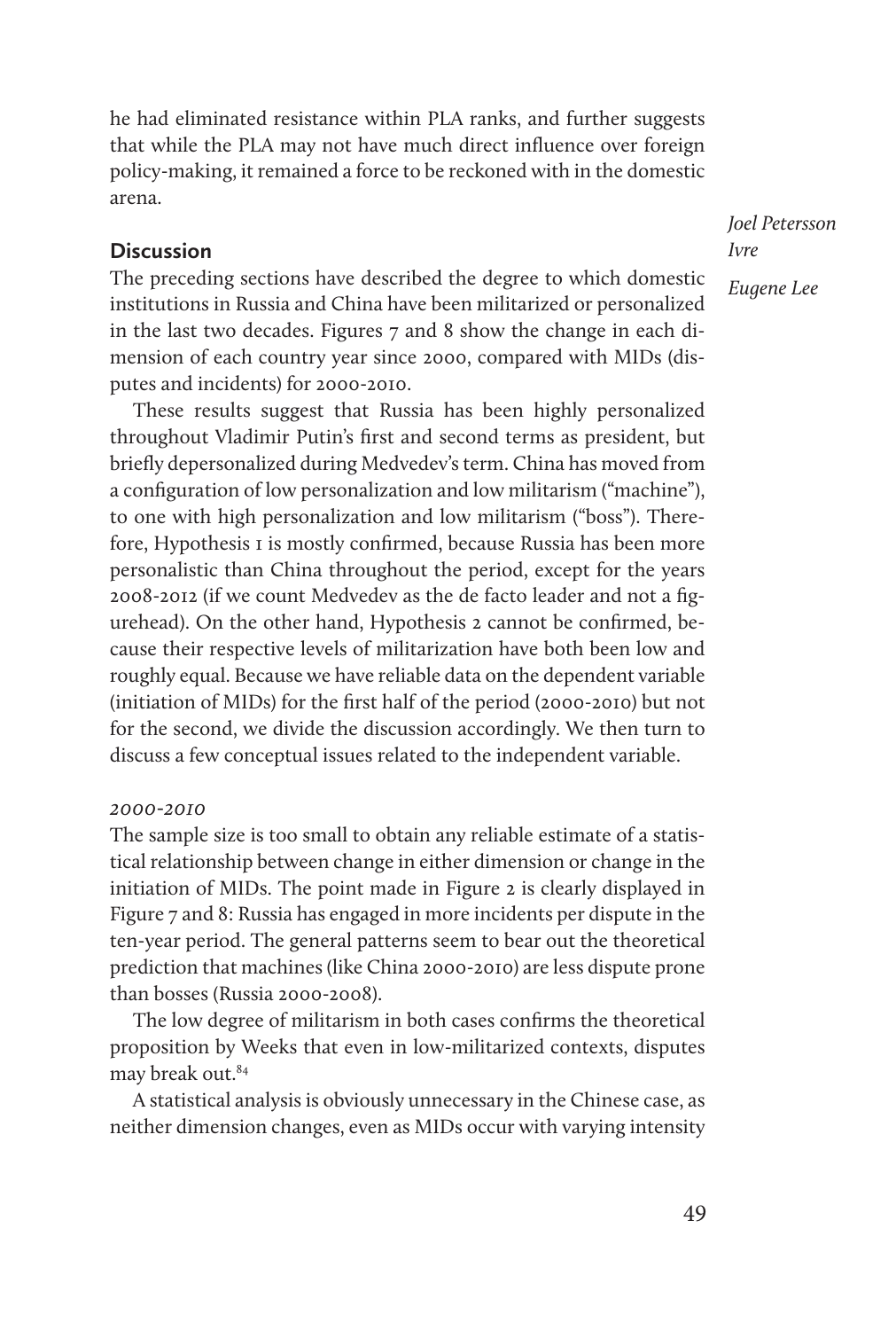for most years of the sample. Most of the Chinese MIDs are related to competing maritime territorial claims with neighbouring states. A better explanation for variation in these cases could be offered by surges of nationalism in China<sup>85</sup> and China's attempts at balancing against United States' influence in the region.<sup>86</sup> As for Russia, there is some variation, mainly in the personalist dimension, but there does not seem to be any particularly strong relationship between change in personalism and initiation of MIDs.

To bring up a specific case: Russian intervention in Georgia happened in August, three months after Medvedev became president. Therefore, the outbreak of the conflict corresponds to a decline in personalism, when Russia could be classified as a "machine". This is exactly opposite to what theory would predict — incidents actually *increased* in the first two years of Medvedev's rule. Russia had disputes with Georgia in every year from 2000 to 2010, so there was in a sense a gradual build-up of tensions between the two countries that could possibly be explained by Putin's increasing personalism. This is an explanation that is not modelled by the theory, and the sample does not provide enough years with low personalism for a reliable comparison.

#### *2011-2018*

The Russian invasion of Ukraine (2014) and its intervention in Syria (2015) both correspond with high levels of personalism in Russian institutions. For China, no conflict has broken out, and datasets on recent events in the East and South China Sea or along the disputed border with India suffer from all forms of bias, which makes even a general measurement of Chinese "aggressiveness" or "assertiveness" difficult. However, what is indisputable is that extensive land reclamation efforts have been ongoing in the South China Sea since at least  $2013^{87}$ and that there has been a renewed emphasis on the South China Sea as a "core interest" (*hexin liyi*) both by party-media and by Xi Jinping himself, who frequently brings up the subject in his meetings with foreign leaders and media.<sup>88</sup>

Although the results differ, the degree of militarism is low in both cases. Both Russian and Chinese leadership have purposefully structured its bureaucracy to check the influence of military on politics, for reasons that correspond to their respective foreign policy styles. Putin's creation of the Presidential Guard and the way in which he has turned it into an expeditionary force under his personal command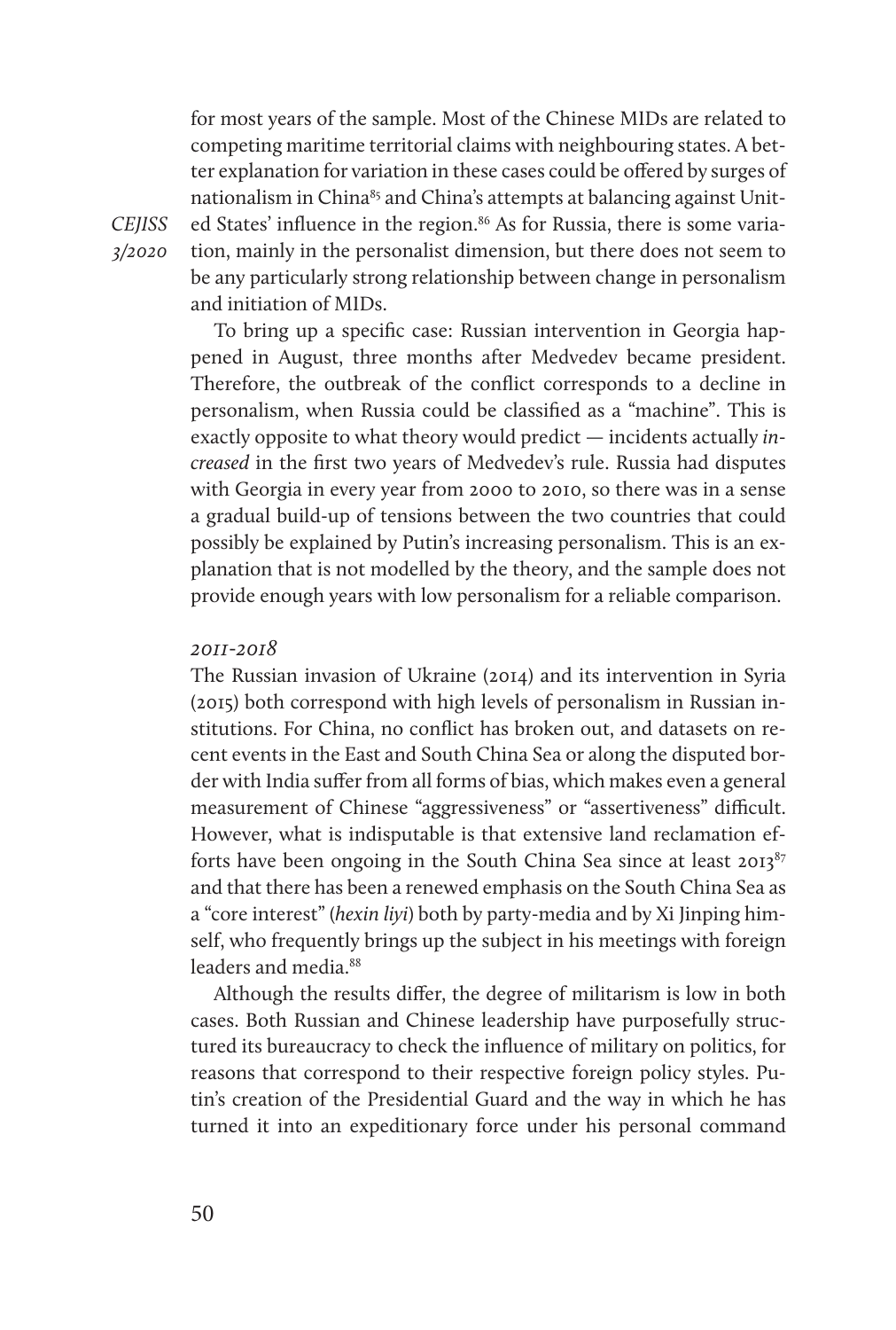shows how his undermining of military hierarchy was carried through with the goal of foreign power consolidation. Xi Jinping's military reform, on the other hand, seems to be primarily an act of domestic power consolidation. The lack of militarization in Russia does not seem to have impacted its probability to engage in these larger scale conflicts at all, and therefore we might expect that the lack of PLA-influence in the CCP Politburo does not necessarily mean that China will not engage in conflict at some point in the future.

For the last 18 years, Russia has been a high-personalism/low-militarism (or "boss"-authoritarian) state for a longer period of time than China. Weeks' theory predicts that the probability of Russia going to war is higher for Russia than for China and given that during this time Russia has engaged in three military conflicts while China has engaged in none, the theoretical prediction turns out as expected. Moreover, China's current level of personalism, which is higher than that of Russia when it initiated the conflict in Ukraine and intervened in Syria, would imply that the theoretical probability of China being involved in conflict is increasing.

Being a general theory, it proves accurate in the case of Russia, but not very precise. However, between some limitations we find that, the theory does not sufficiently explain variation in outcome despite similarity of initial conditions and it deserves attention for further research. For example, why did no conflict break out in the Chinese case in 2017 even though theoretical conditions in 2017 were similar to the Russian case in 2014 (Ukraine) and 2015 (Syria)? The particular cases of Ukraine and Syria would have to be analysed and compared in detail in order to establish the particular causal mechanisms at work, and how they relate to the particular political institutions. Indeed, the causal mechanisms at work between institutions and foreign policy outcomes would need to be clarified by further research.

Pepinsky suggests that "the institutional turn in comparative authoritarianism" does not sufficiently distinguish between "institutions as causes  $\ldots$  and institutions as epiphenomena".<sup>89</sup> This article is open to such criticism, and has only briefly touched upon the underlying factors that have shaped the domestic political institutions of Russia and China (e.g. how the CCP's view that the separation of military and civilian leadership was the undoing of the Soviet Union has shaped the way it treats party-military relations), but it is outside the scope of the paper to provide a full explanation of these factors or how those fac*Institutional Constraints on Foreign Policy in Russia and China*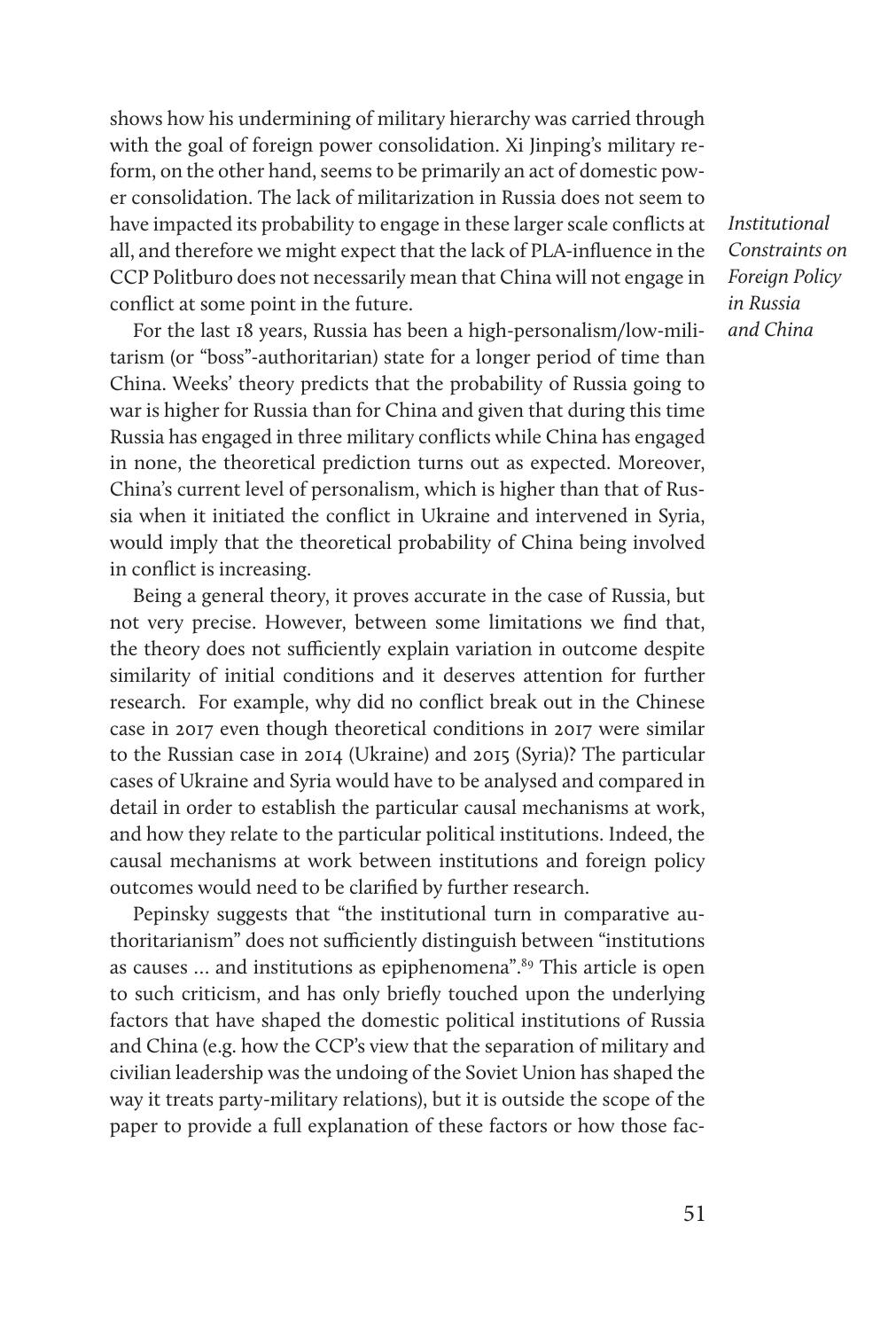tors may have acted upon its foreign policy outcomes. There are some additional issues with the theoretical approach attempted here which should be discussed before drawing a conclusion.

#### *CEJISS*  **Conclusion**

*3/2020* 

Many authors  $-$  who may be referred to as "Russia experts"  $-$  have written about the "militarization" of Russia's leadership.<sup>90</sup> However, the common usage of the term "militarism" among Russia experts does not correspond with the theoretical use by Weeks, who clearly separates "military" from "security".91 The main difference is that the authoritarianism experts make a clear distinction between military and security, but the Russia experts do not and instead consider all *siloviki* "military". Because this paper is based on the theory of Weeks, this paper uses her narrow definition of military as clearly distinguished from security. However, it seems that in so doing the theory classifies Putin as "non-military", a designation which changes the answers to most of the analytical questions from "yes" to "no" and seemingly fails to capture an important dimension of Russian politics. While civilian presence has been largely constant in the Security Council, military influence in the top Russian leadership has been decreasing at the expense of security influence. Clearly this trend says something meaningful about the dynamics of Russian politics, but if one then makes the logical distinction between security background and military background of *siloviki*, the analytical questions used to explore the militarist dimension of Russian political institutions fail to find any evidence of such a dimension. This becomes especially problematic from the year 2017 when the Presidential Guard became authorized to act in foreign regions. Through this act, Putin has to some degree conflated security with military. The Russia experts certainly take this as evidence of *increasing* militarization of Russian politics, but the analytical questions employed in this paper fail to capture this change, and the Russian militarization index remains unchanged.

Another issue is that of the Medvedev interregnum between 2008 and 2012. During this period, access to high government office was not dependent on Medvedev, and he did not personally control the security forces. Therefore, his presidency can be considered much less personalistic than Putin's. Again, this analysis seems to miss out on an important aspect of the dynamics of Russian political institutions. If one were to revise the method for the purpose of a future study, it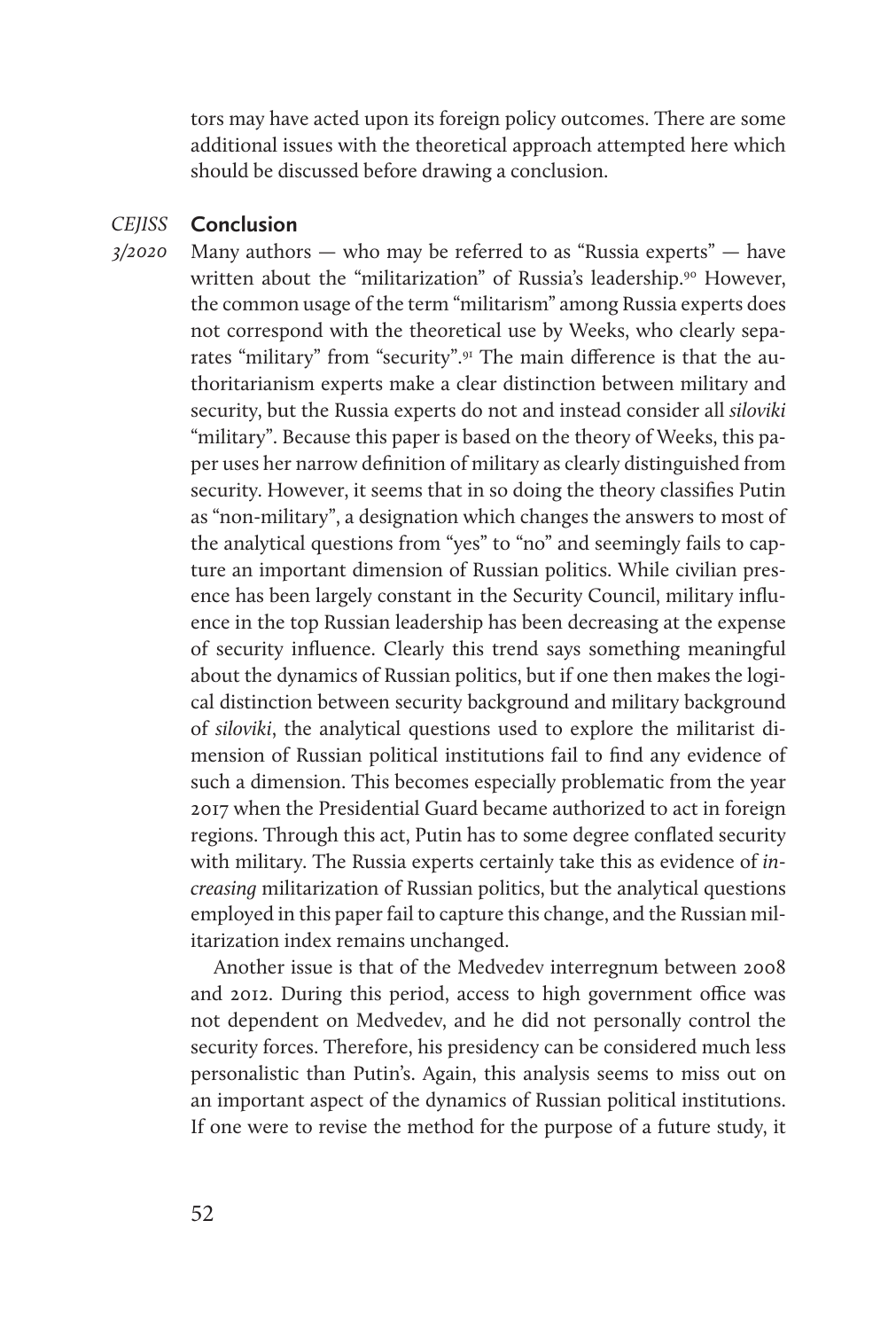is our opinion that analytical questions should be designed with the possibility of a figurehead-leader in mind.

In the case of China, we do not face these issues because the fundamental role of the Chinese military has not changed significantly, and Xi's role as a leader after 2012 is unambiguous. China's score on both militarism and personalism under Jiang and Hu, as well as during the first part of Xi's first term is so low that one could be led to believe that the country was not authoritarian at all. For anybody with even a cursory knowledge of Chinese politics, this is of course a preposterous suggestion. This result is due to the fact that the theoretical definition of authoritarianism which is focused on two particular characteristics of the system (degree of militarization, degree of personalization) that are theorized to be meaningful for foreign policy outcomes, but not focused on other characteristics that can be used to define authoritarianism (e.g. degree of civil liberties, freedom of speech, freedom of association, degree of accountability).

This article has sought to apply a general theory to two specific cases. It has attempted to explain the difference between Russian and Chinese foreign policy as a result of their different domestic political institutions. The result turned out as expected, but only to some degree: *in general* Russia has been more aggressive than China, and *in general* Russia has also been more personalistic (but not more militaristic, conceptual issues notwithstanding) than China. Thus, these observations suggest that China will be more likely to engage in conflict at some point in the future, because, due to its increasing personalism, China has now become a "boss"-state like Russia. However, closer empirical study of the relationship between Xi Jinping's personalism and China's military ambitions is needed to confirm this hypothesis.

This article has also tried to provide a quantifiable measure of increasing personalism in two powerful authoritarian nations. The foreign policy implications of such increasing personalism extend beyond the realm of conflict. For example, Xi Jinping's decision to enshrine his personal development pet-project — the Belt and Road Initiative next to his own name in the CCP constitution indicates that the relationship between personalism and economic statecraft would make a fruitful topic for future research.

*Joel Petersson Ivre Eugene Lee*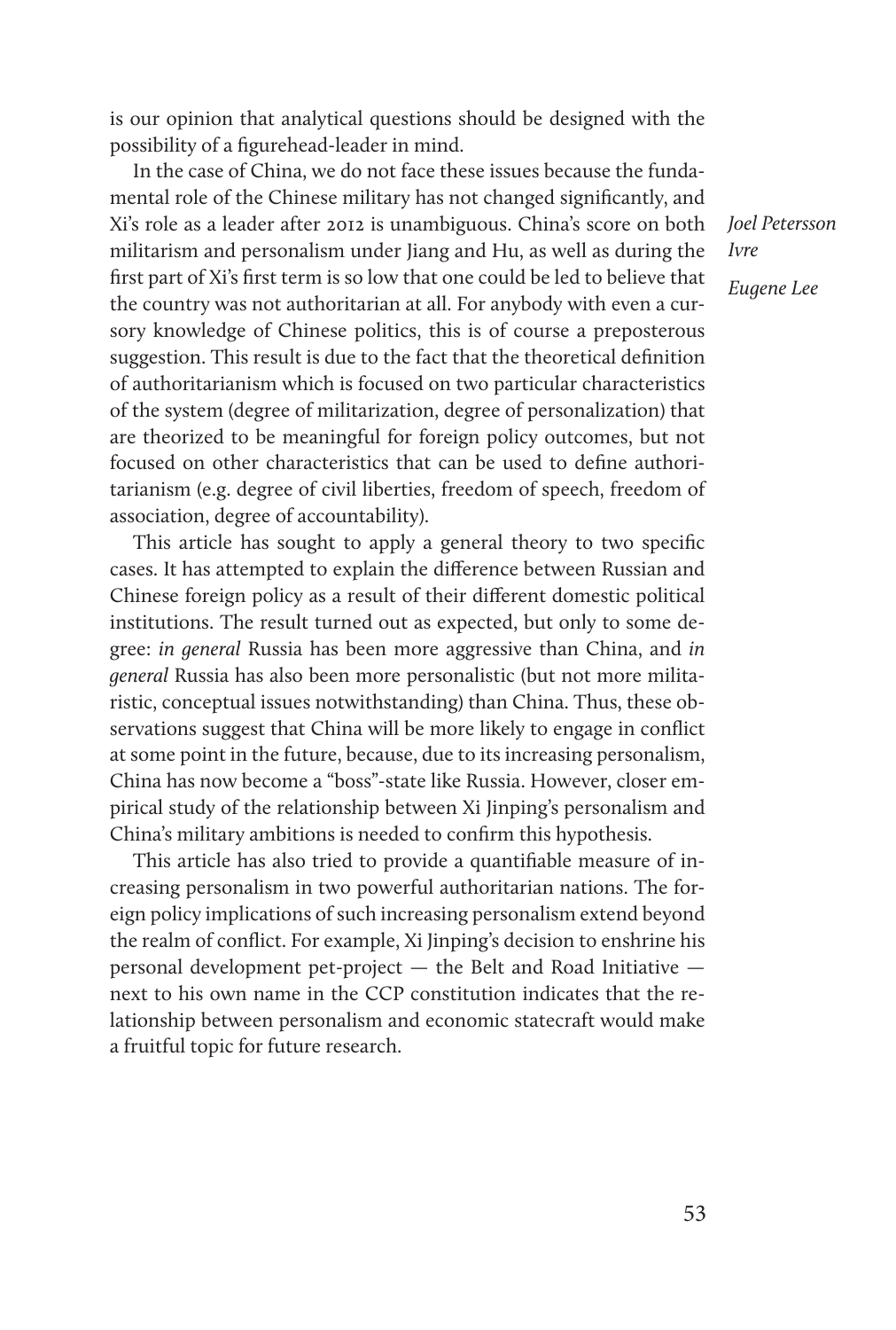|                         |                     | Civilian Audience or       | <b>Military Audience or</b> |  |
|-------------------------|---------------------|----------------------------|-----------------------------|--|
|                         |                     | Leader                     | Leader                      |  |
| <b>CEJISS</b><br>3/2020 | Non-personalist     | <b>MACHINE</b>             | <b>JUNTA</b>                |  |
|                         | (Elite-constrained) | <b>USSR</b> (after Stalin) | Brazil, South Korea, Ar-    |  |
|                         | Leader              | China (after Mao)          | gentina                     |  |
|                         | Personalist (Uncon- | <b>BOSS</b>                | <b>STRONGMAN</b>            |  |
|                         | strained) Leader    | <b>USSR</b> (Stalin)       | Egypt (Nasser)              |  |
|                         |                     | China (Mao)                | Chile (Pinochet)            |  |

Figure 1. Typology of Authoritarian Regimes and examples (1946-99)

Reproduced from Slater (2003, p. 86), with regime examples by Weeks (2012a; p. 330, 337).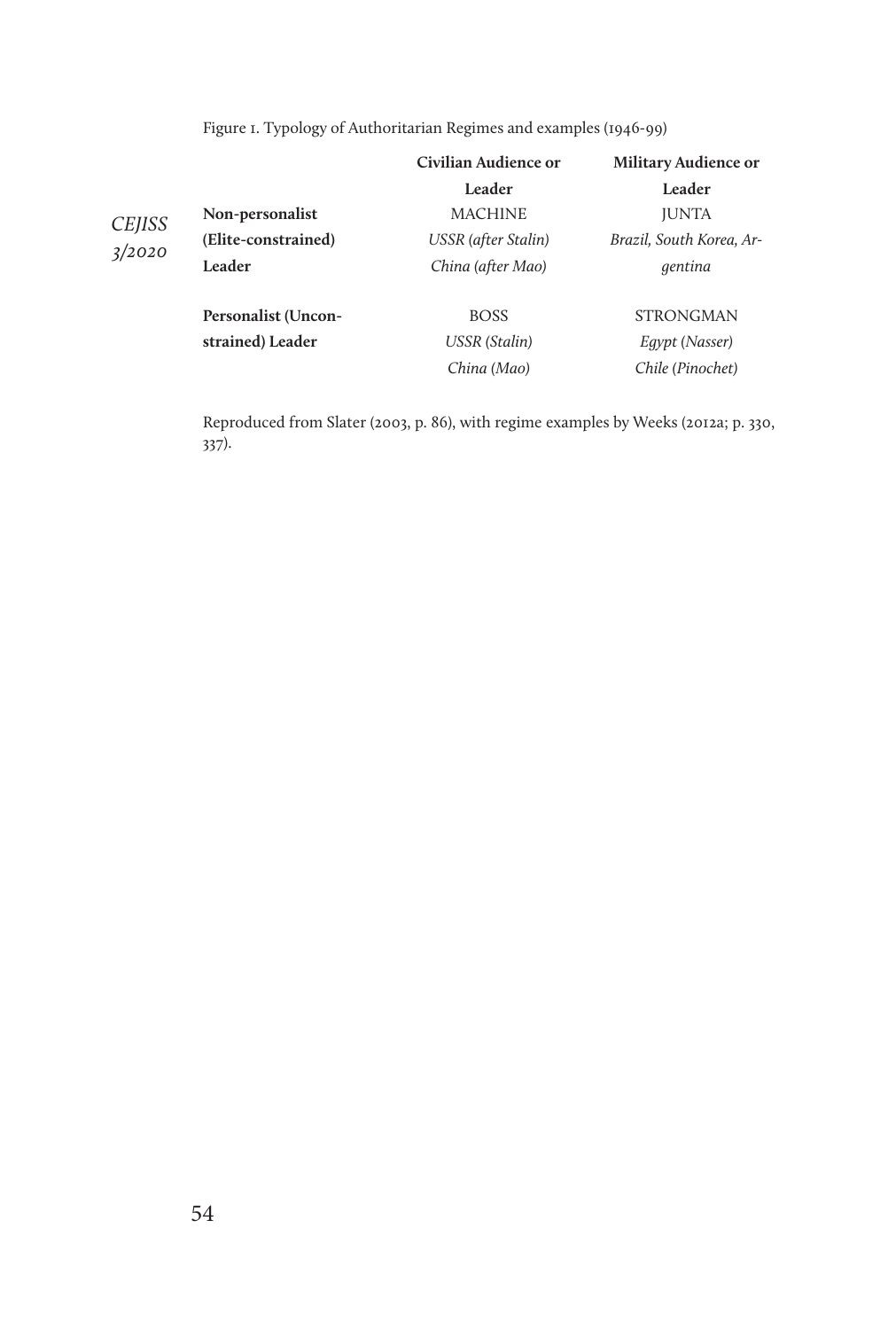| <b>Personalist Dimension</b>                                                                                                                                                                                                                                                                                                                                                                                                                                                                                                                                                                                                                                                                                                                                                                                                                                                                                                                                             | <b>Militarist Dimension</b>                                                                                                                                                                                                                                                                                                                                                                                                                               |                                                                                    |
|--------------------------------------------------------------------------------------------------------------------------------------------------------------------------------------------------------------------------------------------------------------------------------------------------------------------------------------------------------------------------------------------------------------------------------------------------------------------------------------------------------------------------------------------------------------------------------------------------------------------------------------------------------------------------------------------------------------------------------------------------------------------------------------------------------------------------------------------------------------------------------------------------------------------------------------------------------------------------|-----------------------------------------------------------------------------------------------------------------------------------------------------------------------------------------------------------------------------------------------------------------------------------------------------------------------------------------------------------------------------------------------------------------------------------------------------------|------------------------------------------------------------------------------------|
| PI. Is access to high government<br>office dependent on the personal<br>favor of the leader?<br>P <sub>2</sub> . Do country specialists view the<br>politburo (or equivalent) as a rubber<br>stamp for the leader's decisions?<br>P3. Does the leader personally con-<br>trol the security forces?<br><b>P4.</b> If there is a supporting party,<br>does the leader choose most of the<br>members of the politburo equiva-<br>lent?<br>P <sub>5</sub> . Is the heir apparent, a member<br>of the same family, clan, tribe, or<br>minority ethnic group as the lead-<br>er? [Not coded if there is no clear<br>heir apparent]<br>P6. Has normal military hierarchy<br>been seriously disorganized or<br>overturned, or has the leader creat-<br>ed new military forces loyal to him<br>personally?<br>P7. Have dissenting officers or offi-<br>cers from different regions, tribes,<br>religions, or ethnic groups been<br>murdered, imprisoned, or forced<br>into exile? | M <sub>I</sub> . Is the leader a current or for-<br>mer high-ranking military officer?<br>M2. Do officers hold cabinet or po-<br>litburo positions not related to the<br>armed forces?<br>M3. Is military high command con-<br>sulted about non-military matters?<br>M <sub>4</sub> . What share of members of the<br>cabinet or politburo-equivalent are<br>military?<br>$M5$ . Does the variable regimeny <sup>92</sup><br>code the regime as military? | <i>Institutional</i><br>Constraints on<br>Foreign Policy<br>in Russia<br>and China |
| <b>P8.</b> If the leader is from the mil-<br>itary, has the officer corps been<br>marginalized from most decision<br>making?                                                                                                                                                                                                                                                                                                                                                                                                                                                                                                                                                                                                                                                                                                                                                                                                                                             |                                                                                                                                                                                                                                                                                                                                                                                                                                                           |                                                                                    |
|                                                                                                                                                                                                                                                                                                                                                                                                                                                                                                                                                                                                                                                                                                                                                                                                                                                                                                                                                                          |                                                                                                                                                                                                                                                                                                                                                                                                                                                           |                                                                                    |

Figure 2. Analytical questions based on Weeks (2012, p. 336)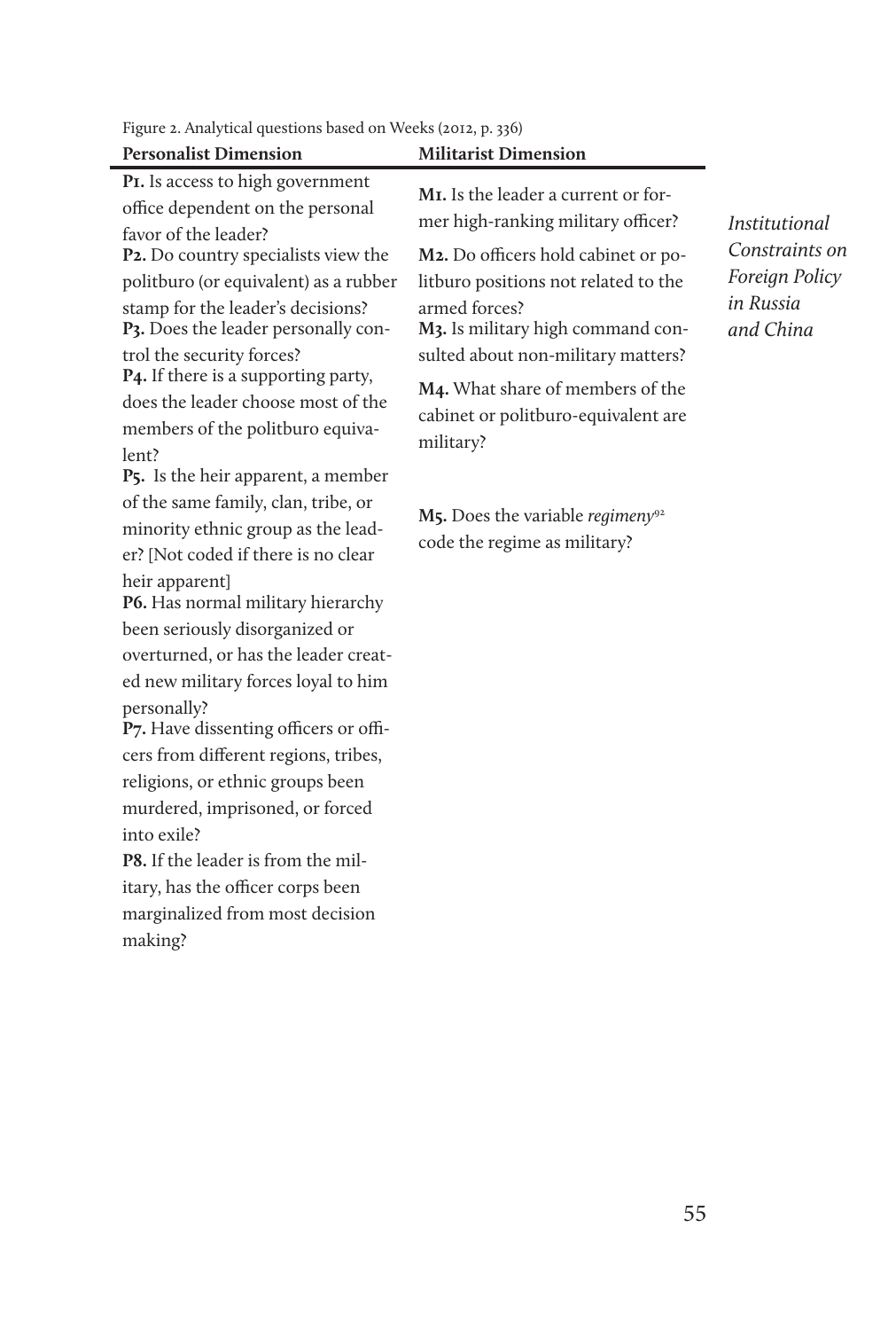|               |                           | China  | <b>Russia</b> |
|---------------|---------------------------|--------|---------------|
|               | <b>Total Disputes</b>     | 28     | 24            |
|               | Total Incidents           | 57     | I3I           |
| <b>CEJISS</b> | Incidents/Dispute         | 2.04   | 5.46          |
| 3/2020        | Average Duration (days)   | 55     | I52           |
|               | Median Duration           | 4.5    | I             |
|               | Max Duration              | 280    | <b>1491</b>   |
|               | Incidents with casualties | 1      | 4             |
|               | Casualties                | Ī      | 100-300       |
|               | Threat to use force       | 84.21% | 73.28%        |
|               | Display use of force      | 15.79% | 26.72%        |
|               | Use of force              |        | 0.76%         |

Figure 3. MIDs initiated by Russia or China 2000-2010

**Note:** Each *dispute* is coded as initiated by State A (Russia or China), but an individual *incident* may not have been. The same is true for most aggressive action taken. For example, in two incidents coded as "Display use of force" for China, Chinese fishing vessels initiated the dispute by entering the territorial waters of another country (Vietnam and North Korea respectively), but in each case the target state responded by opening fire on the Chinese vessels, thereby being the one displaying use of force. Therefore, the table should be read as describing the general characteristics of conflicts that Russia or China get involved in, not as a general pattern of either state's conflict behaviour. Source: Correlates of War Project (2013)<sup>93</sup>

Figure 4. Share of individuals with civilian, military, or security background in the Russian Security Council 2000-201894



Source: Whoiswho.dp.ru. (2018)95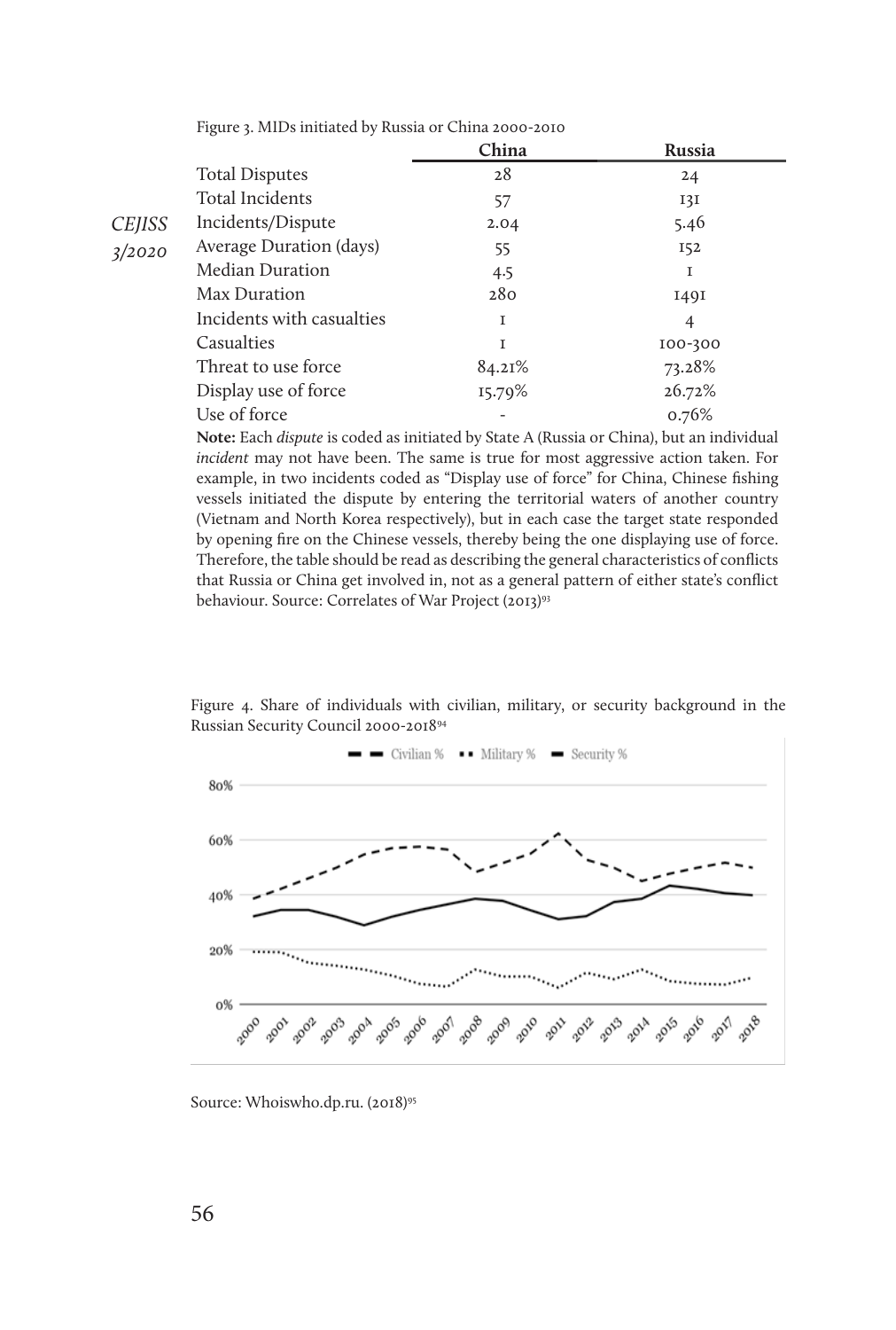|  |  |  |  |  | Figure 5. Share of military in the CCP Politburo |
|--|--|--|--|--|--------------------------------------------------|
|--|--|--|--|--|--------------------------------------------------|

|                 |           |           |          |       | Share of |                |
|-----------------|-----------|-----------|----------|-------|----------|----------------|
| Leader          | Politburo | Civilians | Military | Total | military |                |
| Jiang Zemin     | 14th      | 2I        | 2        | 23    | 9%       |                |
| $(1002 - 2002)$ | 15th      | 23        | 2        | 25    | 8%       | Joel Petersson |
| Hu lintao       | 16th      | 22        | 2        | 24    | 8%       |                |
| $(2003 - 2012)$ | 17th      | 24        | 2        | 26    | 8%       | <i>lvre</i>    |
| Xi Jinping      | 18th      | 23        | 2        | 25    | 8%       | Eugene Lee     |
| $(2012 - )$     | 19th      | 23        | 2        | 25    | 8%       |                |
|                 |           |           |          |       |          |                |

Source: Adapted from Li (2016a) and cpc.people.com.cn (2007)<sup>96</sup>

Figure 6. Xi Jinping's use of "jianchi dang dui jun juedui lingdao" and anti-corruption investigations against high-ranking military



Source: Investigations from Chinafile (2016); Use of phrase from People's Daily (2018)<sup>97</sup>



Figure 7. Personalism and Militarism in Russia

Source: CFR (2018)<sup>98</sup>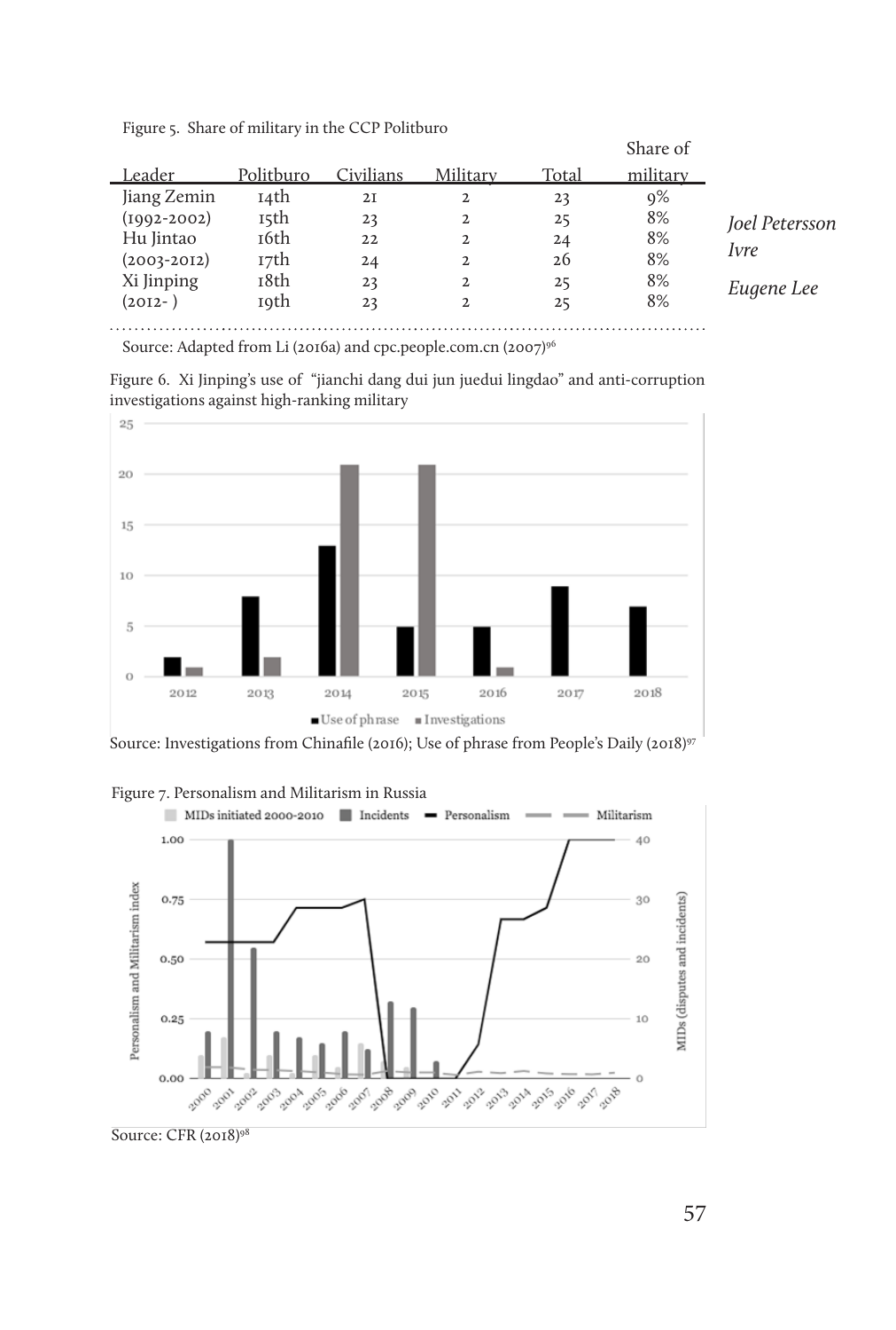

ನಿ

JOEL PETERSSON IVRE is affiliated with Yonsei University, Graduate School of International Studies, and can be contacted at *joel.peterssonivre@gmail.com*.

Eugene Lee is affiliated with Sungkyunkwan University, Graduate School of Governance, and can be contacted at *mreulee@gmail.com*.

### **Endnotes**

- 1 David Kang (2003), 'Getting Asia wrong: The need for new analytical frameworks,' *International Security* 27(4), pp.57-85.
- 2 Miriam Fendius Elman (2000), 'Unpacking democracy: presidentialism, parliamentarism, and theories of democratic peace,' *Security Studies* 9(4), pp.91-126, p.94-95
- 3 Barbara Geddes (2003), *Paradigms and sand castles: Theory building and research design in comparative politics*. University of Michigan Press.
- 4 Dan Slater (2003), 'Iron cage in an iron fist: authoritarian institutions and the personalization of power in Malaysia,' *Comparative Politics*, pp.81-101.
- 5 Mark Peceny and Caroline C. Beer (2003), 'Peaceful parties and puzzling personalists,' *American Political Science Review* 97(2), pp.339-342.
- 6 Mark Peceny and Christopher K. Butler (2004), 'The conflict behavior of authoritarian regimes,' *International Politics* 41(4), pp.565-581.
- 7 Jessica L. Weeks (2008), 'Autocratic audience costs: Regime type and signaling resolve,' *International Organization* 62(1), pp.35-64.
- 8 Jessica L. Weeks and Cody Crunkilton (2017), 'Domestic Constraints on Foreign Policy in Authoritarian Systems,' in *Oxford Research Encyclopedias,* available at: <http://politics.oxfordre.com/view/10.1093/ acrefore/9780190228637.001.0001/acrefore-9780190228637-e-413> (accessed 27 November 2018).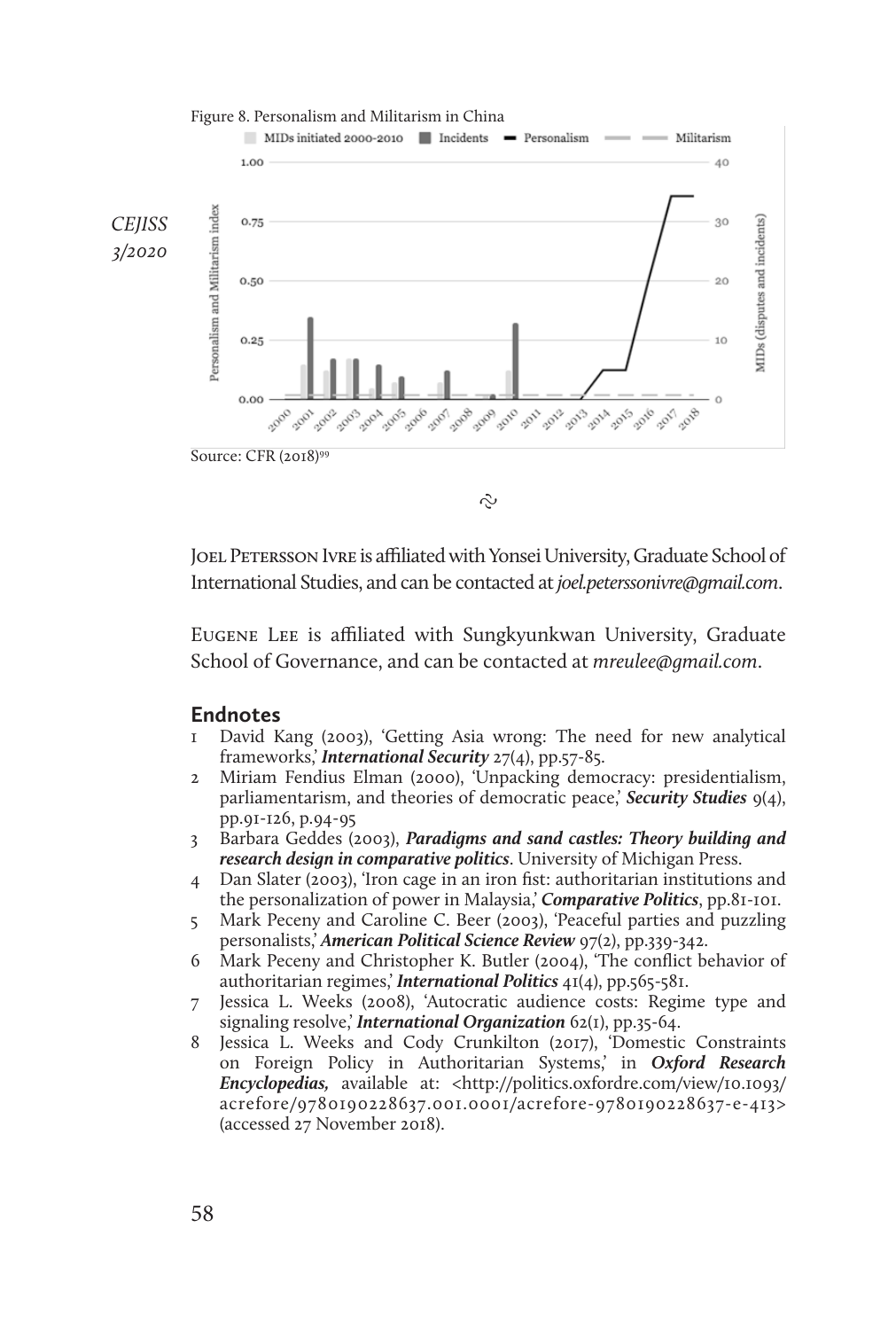- 9 Geddes 2003; Slater 2003; Peceny and Beer 2003; Peceny and Butler 2004; Weeks 2008; Jessica L. Weeks (2012a), 'Strongmen and straw men: Authoritarian regimes and the initiation of international conflict,' *American Political Science Review* 106(2), pp.326-347
- 10 Erica Frantz and Andrea Kendall-Taylor (2017), 'The Evolution of Autocracy: Why Authoritarianism Is Becoming More Formidable,' **Survival** 59(5), pp.57-68; Grigorii Golosov (2018), 'Russia's centralized authoritarianism in the disguise of democratic federalism: Evidence from the September 2017 sub-national elections,' *International Area Studies Review* 21(3), pp.231-248. 11 Geddes (2003).
- 
- 12 Slater (2003).
- 13 Weeks (2012a).
- 14 Weeks (2012a).
- 15 Zeev Maoz, Paul L. Johnson, Jasper Kaplan, Fiona Ogunkoya, Aaron P. Shreve (2018), 'The dyadic militarized interstate disputes (MIDs) dataset version 3.0: Logic, characteristics, and comparisons to alternative datasets,' *Journal of Conflict Resolution* 63(3), pp. 811-835.
- 16 Weeks (2012a p. 336).
- 17 Jessica L. Weeks (2012b), *Research and Data*. in Weeks (2012a), 'Strongmen and straw men: Authoritarian regimes and the initiation of international conflict,' *American Political Science Review* 106(2), pp.326-347.
- 18 Arthur S. Banks and Kenneth A. Wilson (2018), *Cross-national Time-Series Data Archive*. Jerusalem: Databanks International. available at: <https:// www.cntsdata.com/the-data> (accessed 27 November 2018).
- 19 Michael Wahman, Jan Teorell, and Axel Hadenius (2013), 'Authoritarian Regime Types Revisited: Updated Data in Comparative Perspective,' *Contemporary Politics* 19(1), pp. 9-34.
- 20 Andrei Tsygankov, A.P., (2019), *Russia's foreign policy: change and continuity in national identity*, Rowman & Littlefield, pp. 97-133, p. 97.
- 21 Rajan Kumar (2016), 'Russia's Foreign Policy: An Overview of 25 Years of Transition,' *International Studies* 53(3-4), pp.210-226.
- 22 Jeanne L. Wilson (2016), 'Cultural Statecraft in the Russian and Chinese Contexts: Domestic and International Implications,' *Problems of Post-Communism* 63(3), pp.135-145.
- 23 Tsygankov (2019).
- 24 Michael R. Kenwick, Matthew Lane, Benjamin Ostick and Glenn Palmer (2013), *Codebook for the Militarized Interstate Incident Data*, version 4.0. The Pennsylvania State University. Online, http://correlatesofwar.org..
- 25 Michael J. Mazarr, Timothy R. Heath, and Astrid Stuth Cevallos (2018), *China and the International Order*, Rand Corporation.
- 26 Kenwick et al. (2013,p. 45).
- 27 Ash Rossiter (2018), 'Getting Out of Belize: Britain's Intractable Military Exit from Central America', *The Journal of Imperial and Commonwealth History* 46(4), pp.1-30.
- 28 Mazarr et. al. (2018, p.46).
- 29 David Shambaugh (2013), *China goes global: The partial power* (Vol. 111). Oxford: Oxford University Press; Zhao Quansheng (1992), 'Domestic factors of Chinese foreign policy: from vertical to horizontal authoritarianism,' *The Annals of the American Academy of Political and Social Science* 519(1), pp.158- 175; Linda Jakobson (2013), *China's foreign policy dilemma*, Lowy Institute for International Policy; Linda Jakobson and Ryan Manuel (2016), 'How are

*Institutional Constraints on Foreian Policy in Russia and China*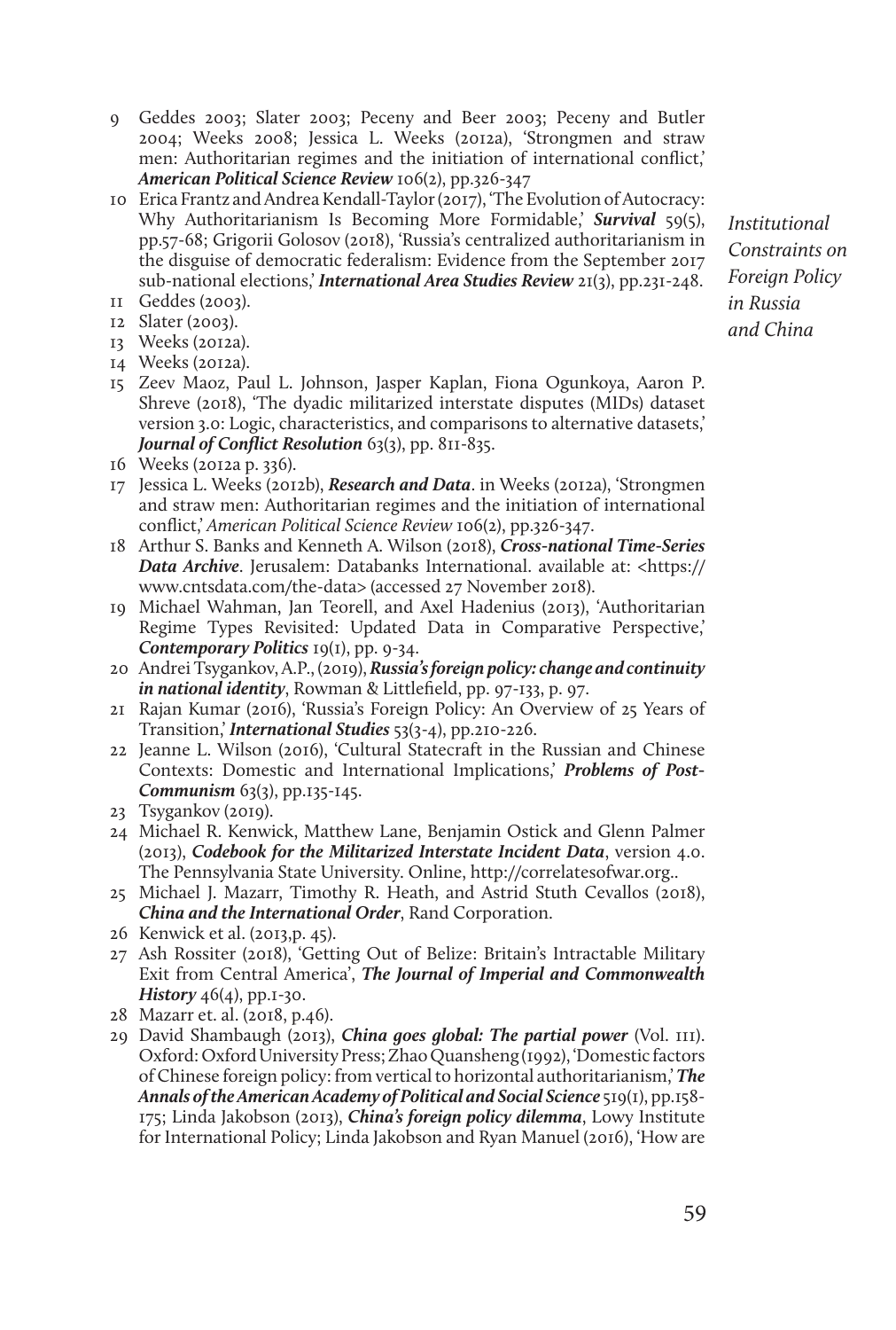foreign policy decisions made in China?' *Asia & the Pacific Policy Studies* 3(1), pp.101-110; Jeffrey Mankoff (2009), *Russian foreign policy: the return of great power politics,* (Vol. 295, No. 10). Lanham, MD: Rowman & Littlefield; Bobo Lo (2008), *Vladimir Putin and the evolution of Russian foreign policy*, John Wiley & Sons; Kimberly Marten (2015), 'Putin's choices: explaining Russian foreign policy and intervention in Ukraine,' *The Washington* 

*CEJISS* 

*3/2020* 

- *Quarterly* 38(2), pp.189-204; Una Hakvåg (2017), 'Russian defense spending after 2010: the interplay of personal, domestic, and foreign policy interests,' *Post-Soviet Affairs*,33(6), pp.496-510.
- 30 Jeanne L. Wilson (2015), 'Russia and China respond to soft power: Interpretation and readaptation of a Western construct,' *Politics* 35(3-4), pp.287-300.
- 31 Frantz and Kendall-Taylor (2017)
- 32 Zhao Suisheng (2010), 'Chinese foreign policy under Hu Jintao: The struggle between low-profile policy and diplomatic activism,' *The Hague Journal of Diplomacy* 5(4), pp.357-378.
- 33 Kryshtanovskaya, O.G. and White, S., (2003), 'Putin's militocracy,' *Post-Soviet Affairs* 19(4), pp.289-306.
- 34 Rivera, David W., and Sharon Werning Rivera (2014), "Is Russia a Militocracy? Conceptual Issues and Extant Findings Regarding Elite Militarization." *Post-Soviet Affairs* 30, no. 1: 27–50.
- 35 Rivera and Rivera (2014).
- 36 Olga Kryshtanovskaya and Stephen White (2009), 'The sovietization of Russian politics,' *Post-Soviet Affairs* 25(4), pp.283-309.
- 37 Rivera and Rivera (2014, p. 44).
- 38 Kryshtanovskaya and White (2003).
- 39 On Confirmation of the Composition of the Security Council of the Russian Federation [Об утверждении состава Совета Безопасности Российской Федерации]. (2001), *Sobraniye zakonodatel'stva Rossiyskoy Federatsii* no. 18, art. 1840, April 26.
- 40 President of Russia (2018), Security Council Structure, *Website of President of Russia*, available at: <http://en.kremlin.ru/structure/security-council/ members> (Accessed 5 December 2018).
- 41 Dale R. Herspring (2005), 'Vladimir Putin and military reform in Russia,' *European Security* 14(1), pp.137-155.
- 42 Kryshtanovskaya and White (2009).
- 43 Kryshtanovskaya and White (2003).
- 44 Dawisha, Karen (2014). *Putin's Kleptocracy: Who Owns Russia?* First Simon & Schuster hardcover edition. New York: Simon & Schuster.
- 45 Arkady Moshes (2012), 'Russia's European policy under Medvedev: how sustainable is a new compromise?' *International Affairs* 88(1), pp.17-30.
- 46 Ilya Viktorov (2014), 'The Legacy of Tandemocracy: Russia's political elite during Putin's third presidency: Interview with the sociologist Olga Kryshtanovskaya,' *Baltic Worlds* 7(2-3), pp.14-21.
- 47 Henry Hale and Timothy J. Colton (2010), '"Russians and the Putin-Medvedev" Tandemocracy" A Survey-Based Portrait of the 2007-2008 Election Season,' *Problems of Post-Communism* 57(2), pp.3-20, p. 14.
- 48 Fiona Hill and Clifford Gaddy (2015), '*Mr. Putin: operative in the Kremlin*,' Brookings Institution Press.
- 49 Dawisha (2014, p. 100).
- 50 Venelin Ganev (2016), 'The rise of Vladimir Putin: elite politics in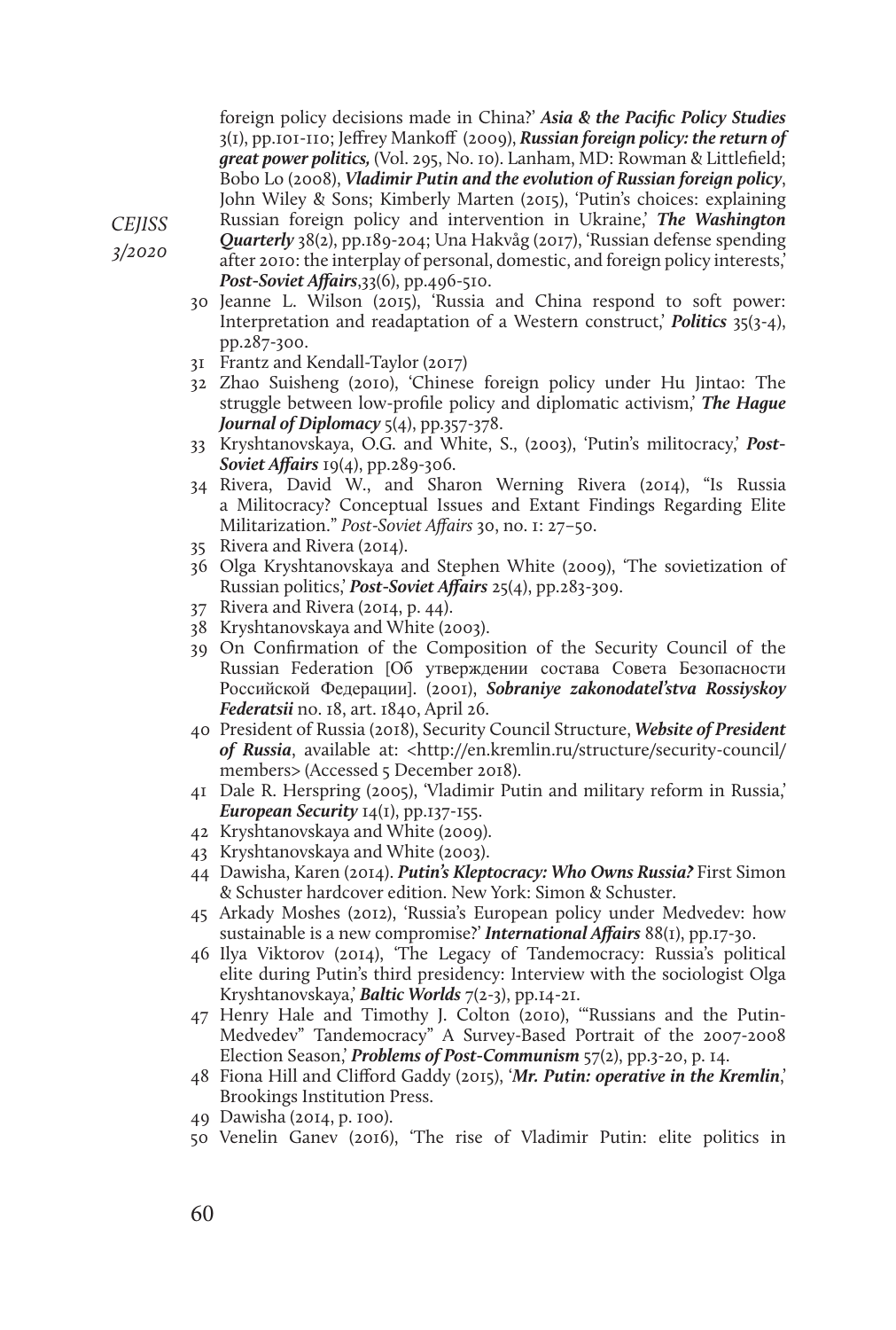early postcommunism,' *Demokratizatsiya: The Journal of Post-Soviet Democratization* 24(4), pp.501-522, p. 506.

- 51 Mark Galeotti (2016), 'Putin's incredible shrinking circle,' *openDemocracy*. 16 August, available at: <https://www.opendemocracy.net/od-russia/markgaleotti/putin-s-incredible-shrinking-circle> (accessed 6 December 2018).
- 52 Matthew Bodner (2016), Chaos Consumes Russia's Baltic Fleet. *The Moscow Times*. 6 July 2016, available at:<https://web.archive.org/web/2016070613 1851/https://themoscowtimes.com/news/article/chaos-consumes-russiasbaltic-fleet/574408.html> (accessed 8 December 2018).
- 53 Patrick Savage (2017), 'The Russian National Guard: An Asset for Putin at Home and Abroad,' *American Security Project*, available at: <https://www. americansecurityproject.org/wp-content/uploads/2017/12/Ref-0208- Russian-National-Guard.pdf> (accessed 7 December 2018), p. iii.
- 54 *State System of Legal Information* (2017), 'On approval of the Regulations on the operational and territorial association of the National Guard troops of the Russian Federation', available at: <http://publication.pravo.gov.ru/ Document/View/0001201705250017?index=0&rangeSize=1> (accessed 8 December 2018).
- 55 Savage (2017, p. 3).
- 56 Sophie Beach (2013), 'Leaked Speech Shows Xi Jinping's Opposition to Reform'. *Chinadigitaltimes.net*, 27 January, available at: <https:// chinadigitaltimes.net/2013/01/leaked-speech-shows-xi-jinpingsopposition-to-reform/> (accessed 14 December 2018).
- 57 Jingjing Huang (2017), 'A more loyal PLA rebuffs the heresy of separating the Party and military,' *Global Times*, 19 June, available at: <http://www. globaltimes.cn/content/1052432.shtml> (accessed 15 December 2018).
- 58 Cheng Li (2016a), *Chinese politics in the Xi Jinping Era: Reassessing collective leadership*. Brookings Institution Press, p. 244.
- 59 Li (2016a, p. 53).
- 60 Richard McGregor (2012), *The Party: the secret world of China's communist rulers*. New York: Harper Collins Publisher.
- 61 Jianying Ye (2002), 'The Chinese People's Liberation Army will forever be the tamed tools of the party and the people (Zhongguo Renmin Jiefang Jun yongyuan shi dang he renmin de xunfu gongju),' <available at: http:// cpc.people.com.cn/GB/69112/118416/118419/6994886.html> (accessed 8 Dec. 2018); *Taiwan Affairs Office of the PRC* (2007), 'Hu Jintao remarks on the new situation for the establishment of a modernized National Defense and Army (Hu Jintao tichu kaichuang guofang he jundui xiandaihua jianshe xin jumian),' available at: <http://www.gwytb.gov.cn/ zlzx/17thCongress/201101/t20110126\_1734525.htm> (accessed 08 December 2018).
- 62 McGregor (2012, p. 109).
- 63 *Xinhua* (2018), 'Xi requires strengthening CPC leadership, Party building in military,' <available at: http://www.xinhuanet.com/english/2018- 08/19/c\_137402707.htm> (accessed 9 December 2018).
- 64 People's Daily[Renmin Ribao] (2018), Database of a series of important speeches by Xi Jinping (Xi Jinping xilie zhongyao jianghua shujuku). ?] *Renmin Ribao*, available at: http://jhsjk.people.cn/article (accessed 14 May 2019).
- 65 *Chinafile* (2018), 'Visualizing China's Anti-corruption Campaign,' < http:// www.chinafile.com/infographics/visualizing-chinas -anti-corruptioncampaign> (accessed 8 December 2018).

*Joel Petersson Ivre*

*Eugene Lee*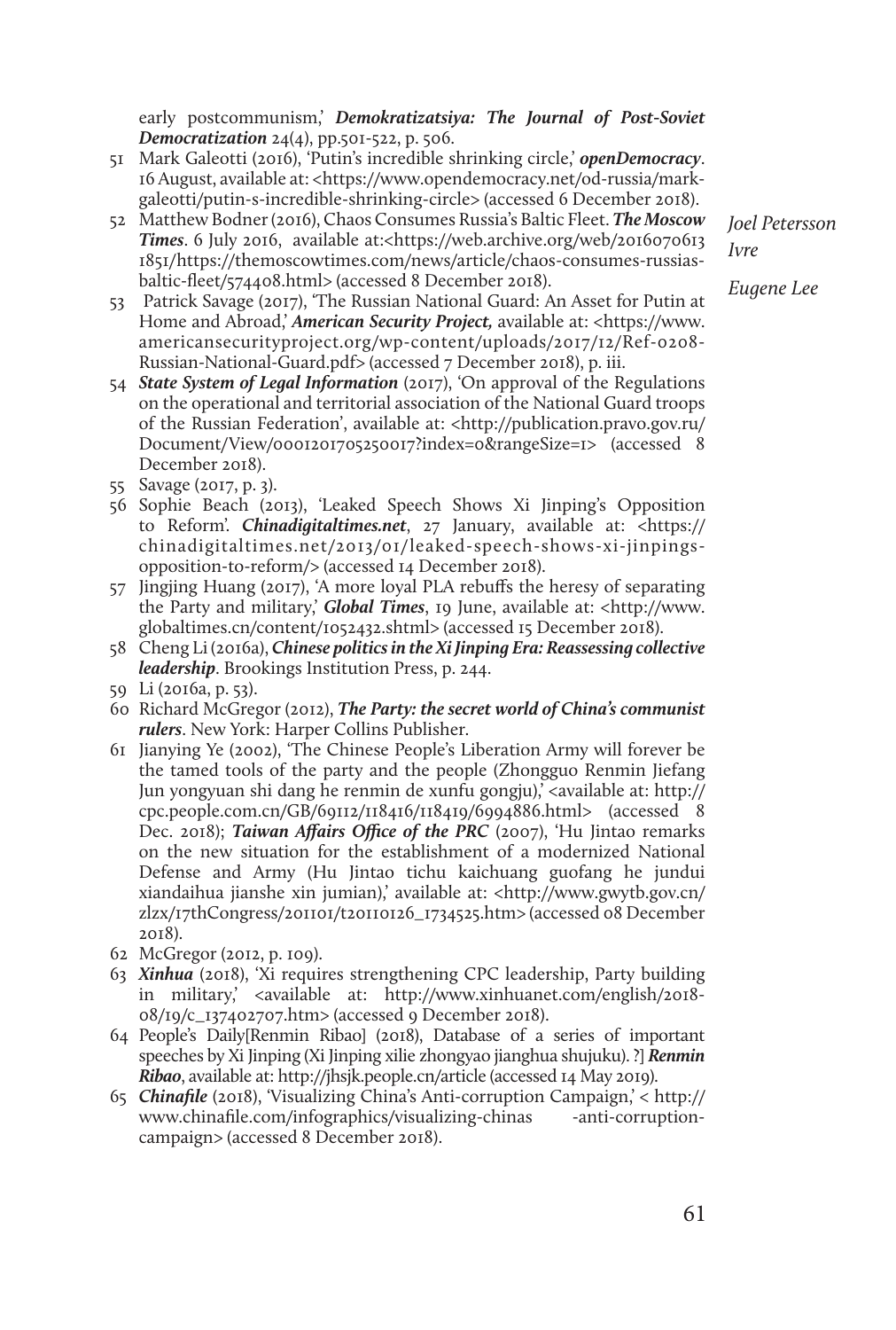66 Richard Spencer (2007), 'Jiang Zemin Performs at the National Theatre,' *The Telegraph*, 25 September, available at: <https://www.telegraph. co.uk/news/worldnews/1564171/Jiang-Zemin-performs-at-new-National-Theatre.html> (accessed 01 December 2018).

67 Alice Miller (2013), The new party politburo leadership. *China Leadership Monitor* 40.

*CEJISS* 

*3/2020* 

- 68 Susan Lawrence and Michael F. Martin (2012). *Understanding China's political system*, Congressional Research Service, p. 5.
- 69 *The Economist* (2018), 'Silent Waves,' available at: <https://www.economist. com/china/2015/08/08/silent-waves> (accessed 10 December 2018); Li (2016a). 70 Li (2016a).
- 71 Ping Zhang (2012), 'The sixth generation of CCP leaders is born from rumors (Zhonggong di liu dai lingdaoren zai chuanyan zhong yansheng),' *the Deutsche Welle*, 11 November, <available at: https://www.dw.com/zh/ 中共第六代领导人在传言中诞生/a-16396812> (accessed 10 December 2018).
- 72 Miller (2013).
- 73 Robert D. Blackwill and Kurt M. Campbell (2016), *Xi Jinping on the global stage: Chinese foreign policy under a powerful but exposed leader* (No. 74). Council on Foreign Relations Press.
- 74 Susan Shirk (2018), 'The return to personalistic rule,' *Journal of Democracy* 29(2), pp.22-36, p.24; You Ji (2016), 'China's National Security Commission: theory, evolution and operations,' *Journal of Contemporary China* 25(98), pp.178-196.
- 75 Timothy Heath (2018), 'Elite Politics in the New Era: Xi's Centralization of Power and the CCP's Strategy for Long-Term Survival,' Party Watch Annual Report 2018, *Center for Advanced China Research*, available online at: < https://www.ccpwatch.org/single-post/2018/10/01/Elite-Politics-in-the-New-Era-Party-Watch-Annual-Report-2018-Preview>, (accessed 05 May 2019).
- 76 *Xinwen Lianbo* (2016), 'Xi Jinping's new title announced: the Central Military Command,' Sina, 20 April, <available at: http://news.sina.com. cn/c/nd/2016-04-20/doc-ifxrpvcy4245331.shtml> (accessed 10 December 2018).
- 77 *Xinhua* (2016), 'Official communiqué of the sixth plenum of the18th Party Congress Central Committee (Zhongguo Gongchandang di shiba jie zhongyang weiyuanhui di liu ci quanti huiyi gongbao),' 27 October, <available at: http://www.xinhuanet.com//politics/2016-10/27/c\_1119801528.htm> (accessed 10 December 2018).
- 78 Li (2016a, p. 23).
- 79 Heath (2018).
- 80 Lorentzen, P. L., and Lu, X. (2018). *Personal Ties, Meritocracy, and China's Anti-Corruption Campaign*. Meritocracy, and China's Anti-Corruption Campaign (November 21, 2018).
- 81 Cheng Li (2016b), 'Promoting 'Young Guards': The Recent High Turnover in the PLA Leadership–Part II: Expansion and Escalation,' *China Leadership Monitor* 49.
- 82 Lorentzen and Lu (2018).
- 83 Phillip C. Saunders and Joel Wuthnow (2016), *Chinas Goldwater-Nichols Assessing PLA Organizational Reforms*. National Defense University, Fort Mcnair, DC. Washington, DC. United States; Chinafile (2018).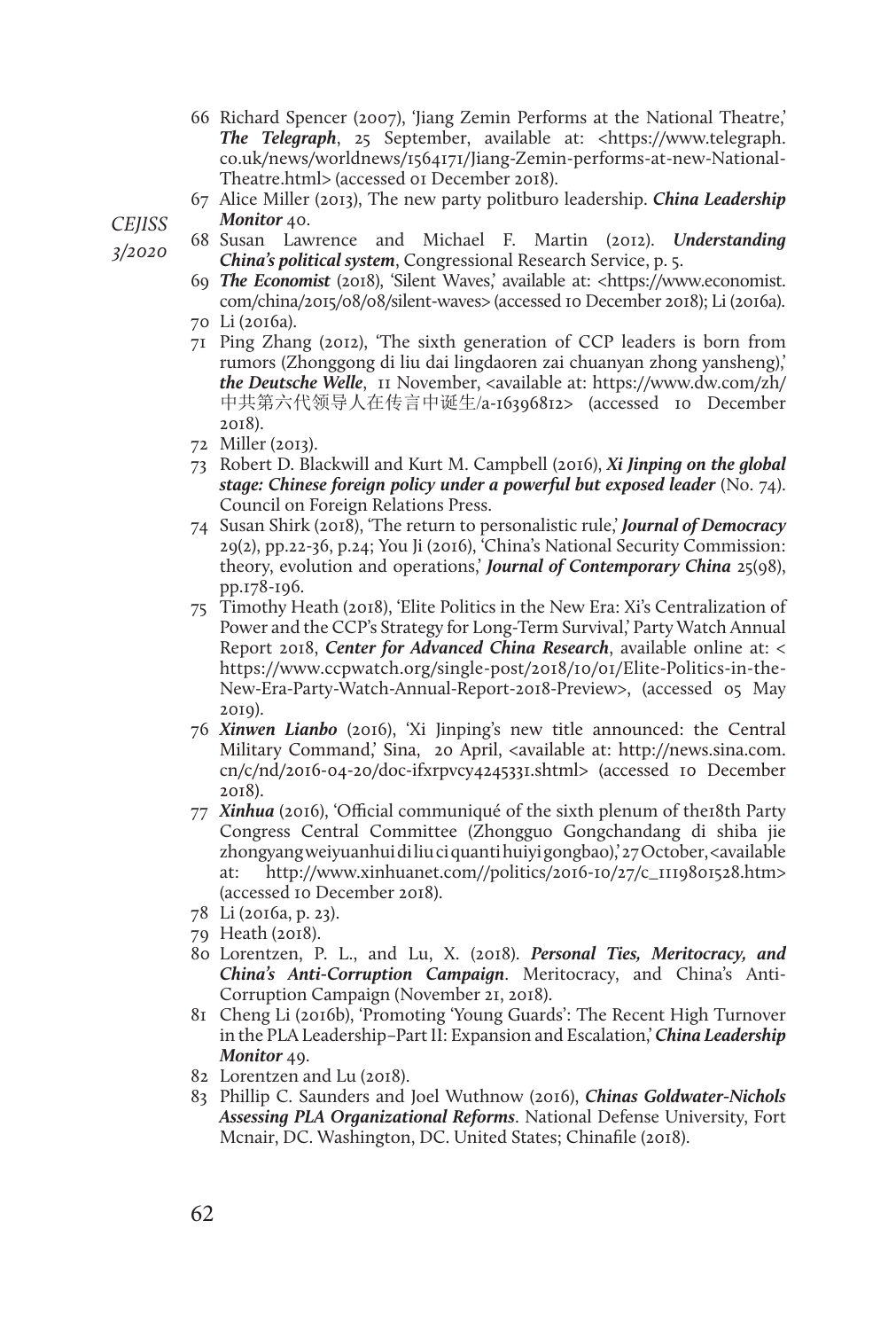84 Weeks (2012b).

- 85 Gregory J. Moore (2010), 'History, nationalism and face in Sino-Japanese relations,' *Journal of Chinese Political Science* 15(3), pp.283-306; Tatsushi Arai and Zheng Wang (2013), 'The Diaoyu/Senkaku Dispute as an Identity-Based Conflict: Toward Sino-Japan Reconciliation'. In *Clash of National Identities: China, Japan and the East China Sea Territorial Dispute*. Japan Policy Research Institute.
- 86 Andy Yee (2011), 'Maritime territorial disputes in East Asia: A comparative analysis of the South China Sea and the East China Sea,' *Journal of Current Chinese Affairs* 40(2), pp.165-193.
- 87 Ben Dolven, Jennifer K. Elsea, Susan V. Lawrence, Ronald O'Rourke and Ian E. Rinehart (2015), '*Chinese land reclamation in the South China Sea: Implications and policy options*,' Library of Congress, Congressional Research Service.
- 88 *Xinhua* (2015), 'China's Core Interests Cannot be Challenged [Zhongguo hexin liyi burong tiaozhan],' 25 May, <available at: http://www.xinhuanet. com//world/2015-05/25/c\_1115401978.htm> (accessed 11 December 2018); People's Daily [Renmin Ribao] (2016), What important points does Xi Jinping make about the South China Sea issue? [Xi Jinping guanyu nanhai wenti you he zhonyao lunshu?] *Renmin Ribao,* 9 July, available at: <http:// politics.people.com.cn/n1/2016/0709/c1001-28540470-2.html> (accessed 11 December 2018).
- 89 Thomas Pepinsky (2014), 'The institutional turn in comparative authoritarianism,' *British Journal of Political Science* 44(3), pp.631-653, p.633.
- 90 Petra Schleiter (2013), 'Democracy, authoritarianism, and ministerial selection in Russia: How presidential preferences shape technocratic cabinets,' *Post-Soviet Affairs* 29(1), pp.31-55; David W. Rivera and Sharon Werning Rivera (2014), 'Is Russia a militocracy? Conceptual issues and extant findings regarding elite militarization,' *Post-Soviet Affairs* 30(1), pp.27-50; Kryshtanovskaya and White (2003).
- 91 Weeks (2012b).
- 92 *CFR* (2018), 'Global Conflict Tracker,' <https://www.cfr.org/interactives/ global-conflict-tracker?marker=26#!/conflict/conflict-in-ukraine> (accessed 13 December 2018).
- 93 *CFR* (2018), 'China's Maritime Disputes,' <https://www.cfr.org/interactives/ chinas-maritime-disputes#!/> (accessed 11 December 2018).
- 94 Security Council of the Russian Federation (2014), 'Membership,' Security Council of the Russian Federation, available at: <https://web.archive. org/web/20140701174613/http://www.scrf.gov.ru/persons/sections/5/> (accessed 5 December 2018).
- 95 Whoiswho.dp.ru. (2018), 'Who is who (Кто есть кто),' <available at: http:// whoiswho.dp.ru/> (accessed 14 December 2018).
- 96 cpc.people.com.cn (2007), 'Archives of the CCP: all previous People's Consultative Political Conferences' (Zhongguo gongchandang lici quanguo daibiao dahui shujuku), available at: <https://web.archive.org/ web/20071128134035/http://cpc.people.com.cn/GB/64162/64168/64569/65 409/4519016.html> (accessed 14 December 2018).
- 97 People's Daily[Renmin Ribao] (2018), Database of a series of important speeches by Xi Jinping (Xi Jinping xilie zhongyao jianghua shujuku). ?] Renmin Ribao, available at: http://jhsjk.people.cn/article (accessed 14 May 2019).

*Institutional Constraints on Foreian Policy in Russia and China*